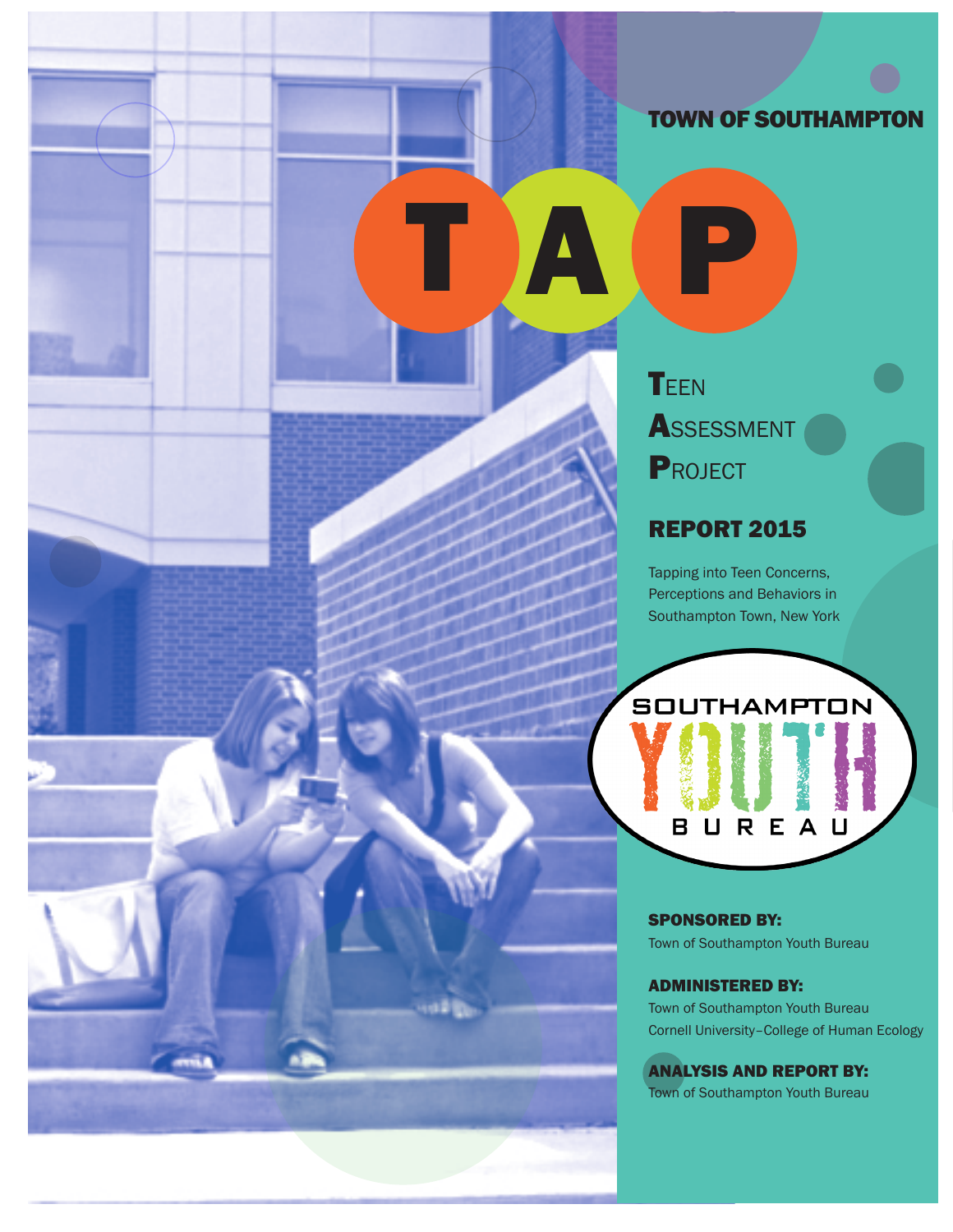

Permission is granted to duplicate parts or sections of this report for planning and program development, educational use and administration, and community awareness. Please send copies of printed use of these data to the Town of Southampton Youth Bureau, 116 Hampton Road, Southampton, NY 11968.



This report contains analysis of selected data findings. Additional data and further analysis is available by contacting Nancy Lynott at nlynott@southamptontownny.gov.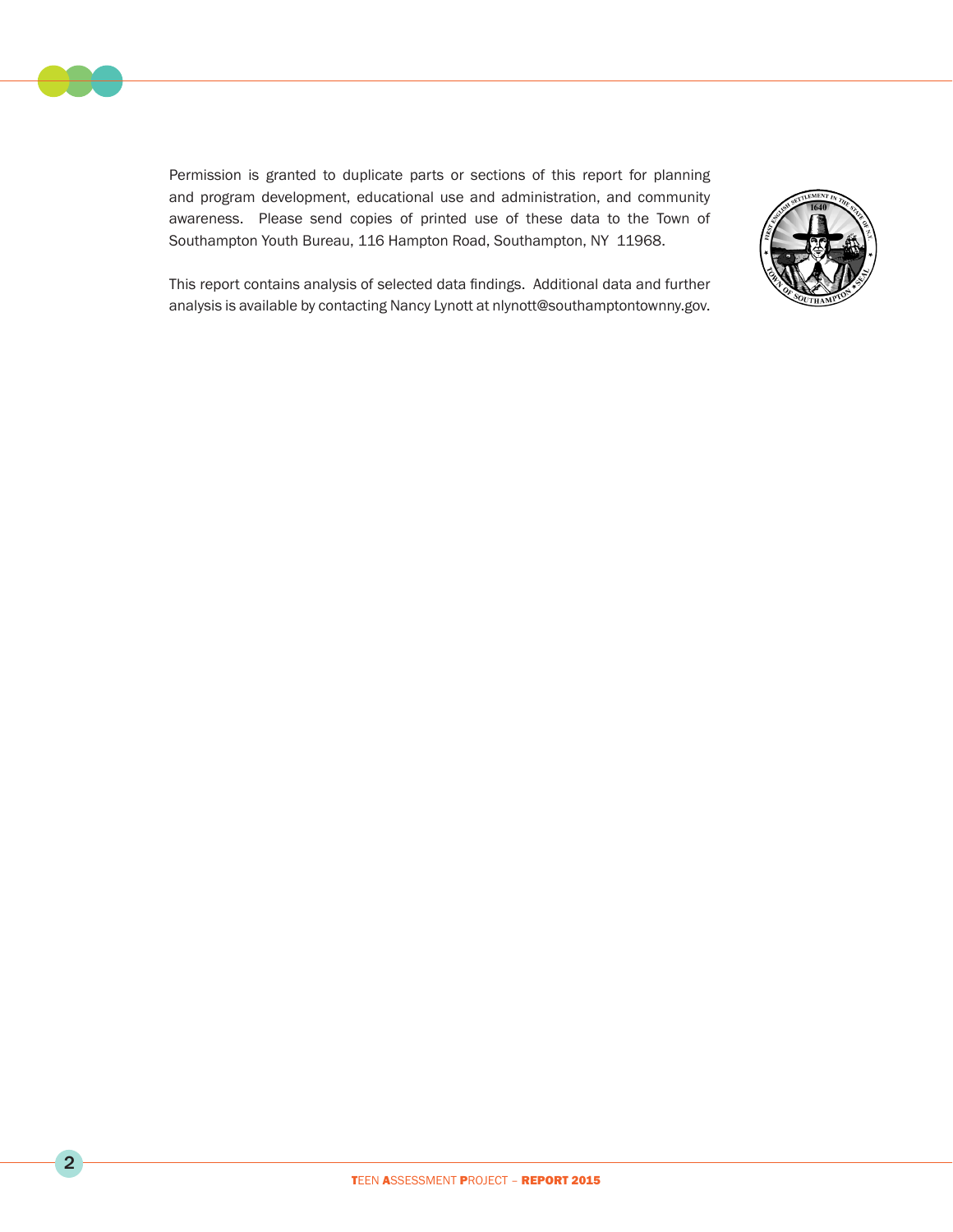

## ACKNOWLEDGEMENTS

The Youth Bureau gratefully acknowledges the participation of the following school districts in planning and administering this survey:

#### Hampton Bays Union Free School District

Mr. Lars Clemenson, Superintendent Mr. Chris Richardt, Principal, Hampton Bays High School Mr. Dennis Shug, Principal, Hampton Bays Middle School Mr. Drew Walker, Director of Physical Education, Health, and Athletics

#### Riverhead Central School District

Ms. Nancy Carney, Superintendent Mr. David Zimbler, Principal, Riverhead High School Ms. Andrea Pikar, Principal, Riverhead Middle School Ms. Debra Nigrel, Violence Prevention Coordinator

#### Sag Harbor Union Free School District

Dr. John Gratto, Superintendent Mr. Jeff Nichols, Principal, Pierson Middle/High School Ms. Susan Peterson, Social Worker

#### Southampton Union Free School District

Dr. Scott Farina, Superintendent Dr. Brian Zahn, Principal, Southampton High School Mr. Tim Frazier, Principal, Southampton Intermediate School Mr. Darren Phillips, Director of Athletics, Physical Education, Health and Wellness

#### Tuckahoe Common School District

Mr. Chris Dyer, Superintendent Ms. Arlette Sicari, Principal

#### Westhampton Beach Union Free School District

Mr. Michael Radday, Superintendent Mr. Chris Herr, Principal, Westhampton Beach High School Ms. Charisse Miller, Principal, Westhampton Beach Middle School Ms. Kathleen Masterson, Director of Physical Education, Health and Athletics

#### Bridgehampton Union Free School District

Ms. Lois Favre, Superintendent/Principal

Ms. Danielle Doscher, Guidance Counselor

We would also like to acknowledge Dr. Thomas Hirschl, Associate Professor, Department of Development Sociology, School of Human Ecology, Cornell University, who provided technical assistance, consultation, and data processing services.

This survey also could not have been completed without the cooperation of the 1,631 youth who participated in the project.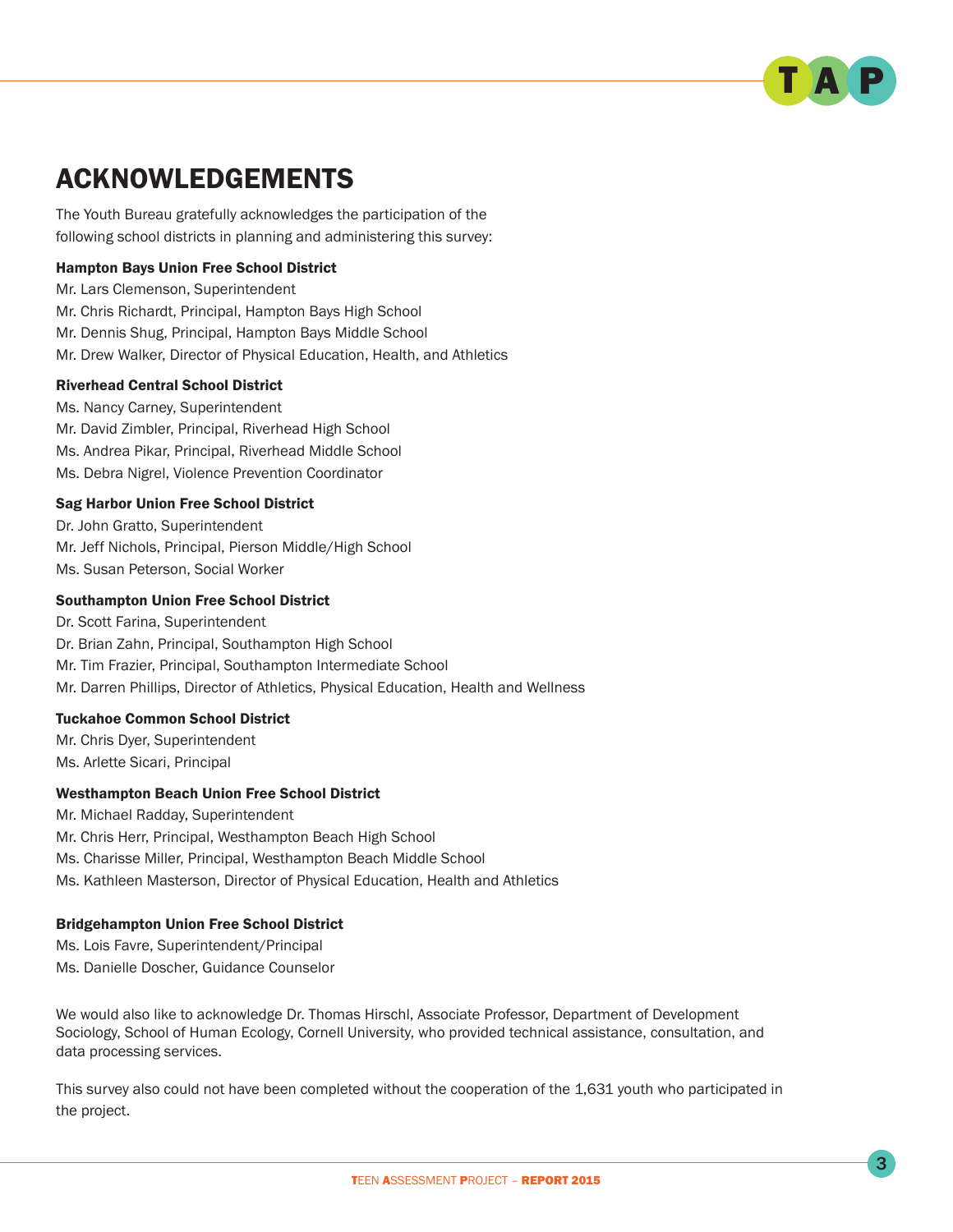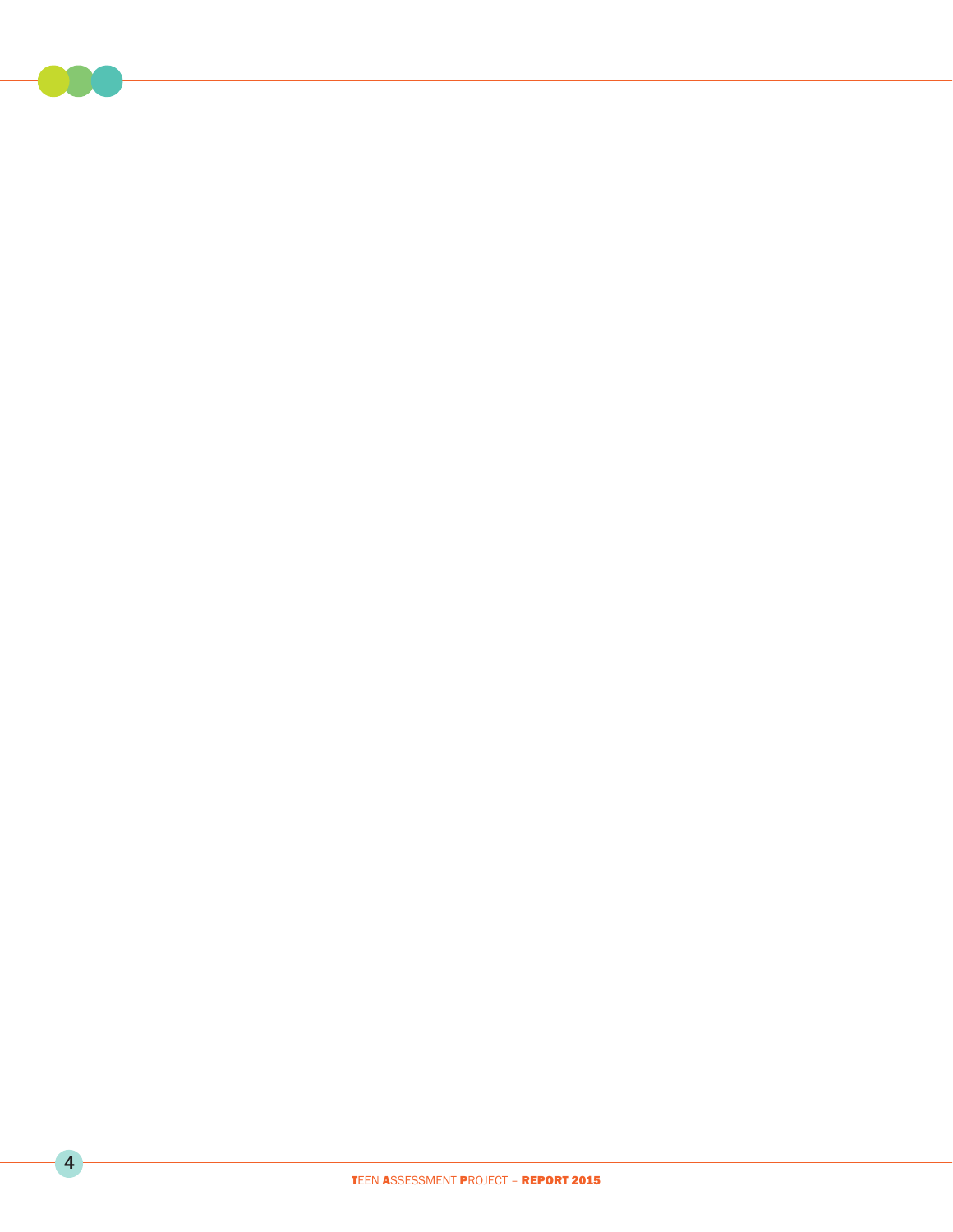

## **TABLE OF CONTENTS**

| <b>Survey Implementation</b><br><b>Substance Abuse</b><br>Alcohol<br>Marijuana<br>Cigarettes and E-cigarettes<br>Prescription and Over the Counter Drugs<br><b>Other Illicit Drugs</b><br>Non-Illicit Drug Use<br>Perception of Risk of using Substances |  |
|----------------------------------------------------------------------------------------------------------------------------------------------------------------------------------------------------------------------------------------------------------|--|
|                                                                                                                                                                                                                                                          |  |
|                                                                                                                                                                                                                                                          |  |
| <b>Sexual Activity</b><br><b>Trends and National Comparisons</b>                                                                                                                                                                                         |  |
| <b>Mental Health</b><br>Depression<br>Suicide<br>Self-Injury<br>Victims of Bullying/Harassment<br><b>Sleep Habits</b><br>Use of Time<br><b>Trends and National Comparisons</b>                                                                           |  |
| Trends<br><b>Parenting Practices</b><br>Influence of Adults<br>Adults in the Community                                                                                                                                                                   |  |
| Parents<br><b>School Personnel</b><br><b>Community Members</b><br><b>Policy Makers</b>                                                                                                                                                                   |  |
| ANALYSIS OF FINDINGS REGARDING MARIJUANA USE, DEPRESSION  26-30                                                                                                                                                                                          |  |
|                                                                                                                                                                                                                                                          |  |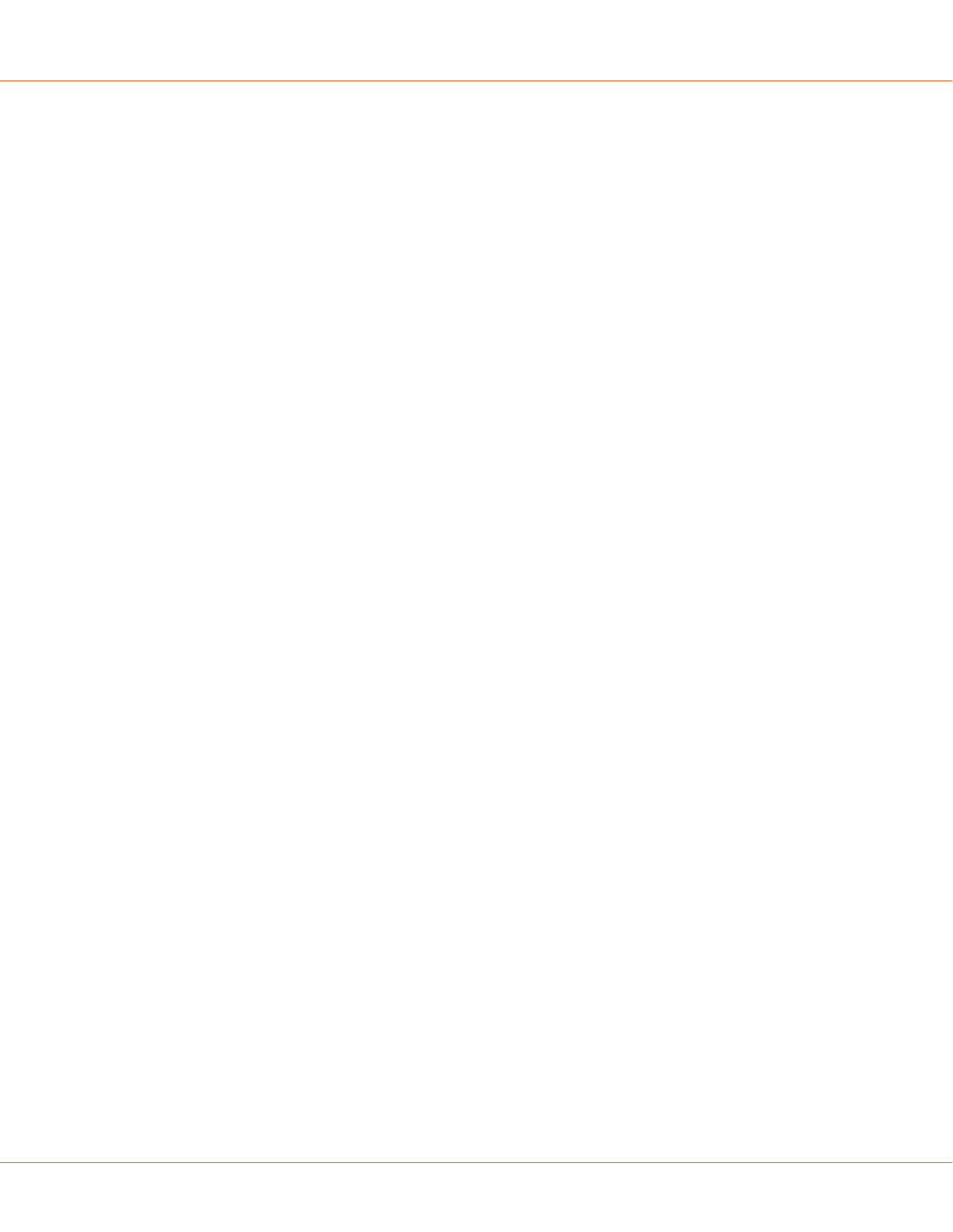

## **INTRODUCTION**

The Teen Assessment Project (TAP) is sponsored by the Town of Southampton Youth Bureau with technical assistance provided by Cornell University, College of Human Ecology. In December 2014 the Youth Bureau conducted the TAP, surveying 1,631 youth in 8th, 10th, and 12th grades in Southampton Town, asking them specific questions about their quality of life and their sense of the community in which they live. The survey asked youth about risk behaviors, recreational and work activities, parental involvement, and the risk and protective factors that affect adolescent lives. The findings of this survey will be used to plan and support programs that address the needs of youth and families in the Town of Southampton and to improve out–of-school resources and supervision.

This is the fifth administration of this survey. The first was conducted in 2002 and included all 7th through 12th grade youth in Southampton Town. It was a broader survey, intended to establish a baseline of data with which to compare future data and determine patterns of behavior and community influences in adolescent lives. The second was conducted in November of 2005 and surveyed only 8th, 10th, and 12th grade youth. Due to the wealth of national data that exists for youth in grades 8, 10, and 12, the Town opted to survey these same three grades in order to best compare local data to national data.

The TAP survey was originally chosen as the survey instrument for the 2002 project after evaluation of other survey programs. A modified version was used in 2005, reducing the number of questions from 160 to 103 while adding some new topics. The instrument was again modified in 2008 and included some additional topics of inquiry, resulting in an instrument of 100 questions. Additional modifications were done in 2011 and in 2014, again adding some new topics and removing questions that were no longer providing useful data, resulting in a 101 question instrument.

#### Survey Implementation

The Southampton Town Youth Bureau administers the TAP Survey, with assistance from school personnel. The seven school districts serving Southampton Town youth that participate in the survey are: Bridgehampton Union Free School District (UFSD), Hampton Bays UFSD, Riverhead Central School District, Sag Harbor UFSD, Southampton UFSD, Tuckahoe Common School District, and Westhampton Beach UFSD. All survey data are combined into one database, which includes survey findings from these participating districts.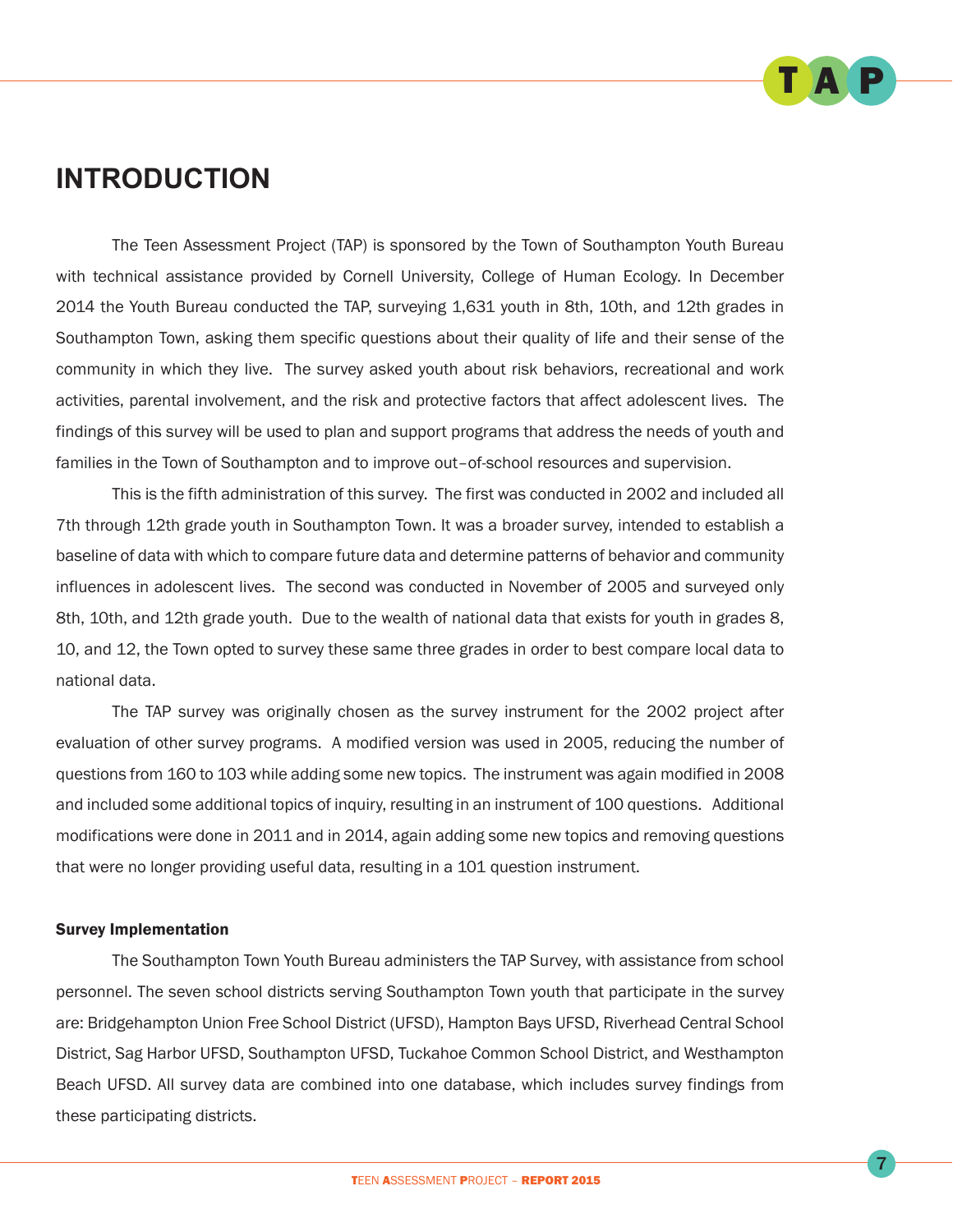

Prior to filling out the survey, youth are encouraged to respond honestly to the questions and are assured that all answers will be anonymous. Survey administrators are given large envelopes in which to seal the survey forms in front of youth immediately upon receipt, ensuring confidentiality. The Youth Bureau collects the answer sheets from each school and submits them to Cornell University for creation of a database from survey results. In 2011 and 2014, some schools were able to administer the survey electronically through Survey Monkey, an on-line survey tool. This electronic database was also forwarded to Cornell, where the online responses were combined with those on the paper scantron sheets. The database is then sent to the Youth Bureau for analysis. Youth Bureau staff developed this survey report.

## **PROFILE OF RESPONDENTS**

Youth completing the 2014 Tap survey are 49.7% male and 50.3% female. Those reporting not having special needs were 82.1% of the respondents; 6.2% report a learning disability, 4.9% report English as a second language as a special need, 2% report an emotional or behavioral disability, .7% report a physical disability, 1.9% report multiple disabilities, and 1.8% report some other disability. The majority of youth, 63.4%, report living with both parents; 14.7% report living with their mother most of the time, 8.9% report living with a parent and a step parent, 5.9% report living with mother and father part of the time, 3.3 % report living with just their father and 3.8% report living with someone other than a parent. Fourteen percent (14.0%) of youth identify themselves as an immigrant or refugee. Respondents report little mobility in their lives; 76.2% report that they have never changed schools and 6.0% report having changed schools 3 or more times. When queried about school achievement, 44.0% report earning grades above 90, and another 37.5% report earning grades above 80. Only 1.8% report earning failing grades. This profile defines the majority of youth as having stable home lives, few special needs, and being successful in school. In the balance of this report, we will look beyond the profile to understand some of the challenges that exist in these young peoples' lives and identify clues as to how the Southampton Town community can rise to meet those challenges.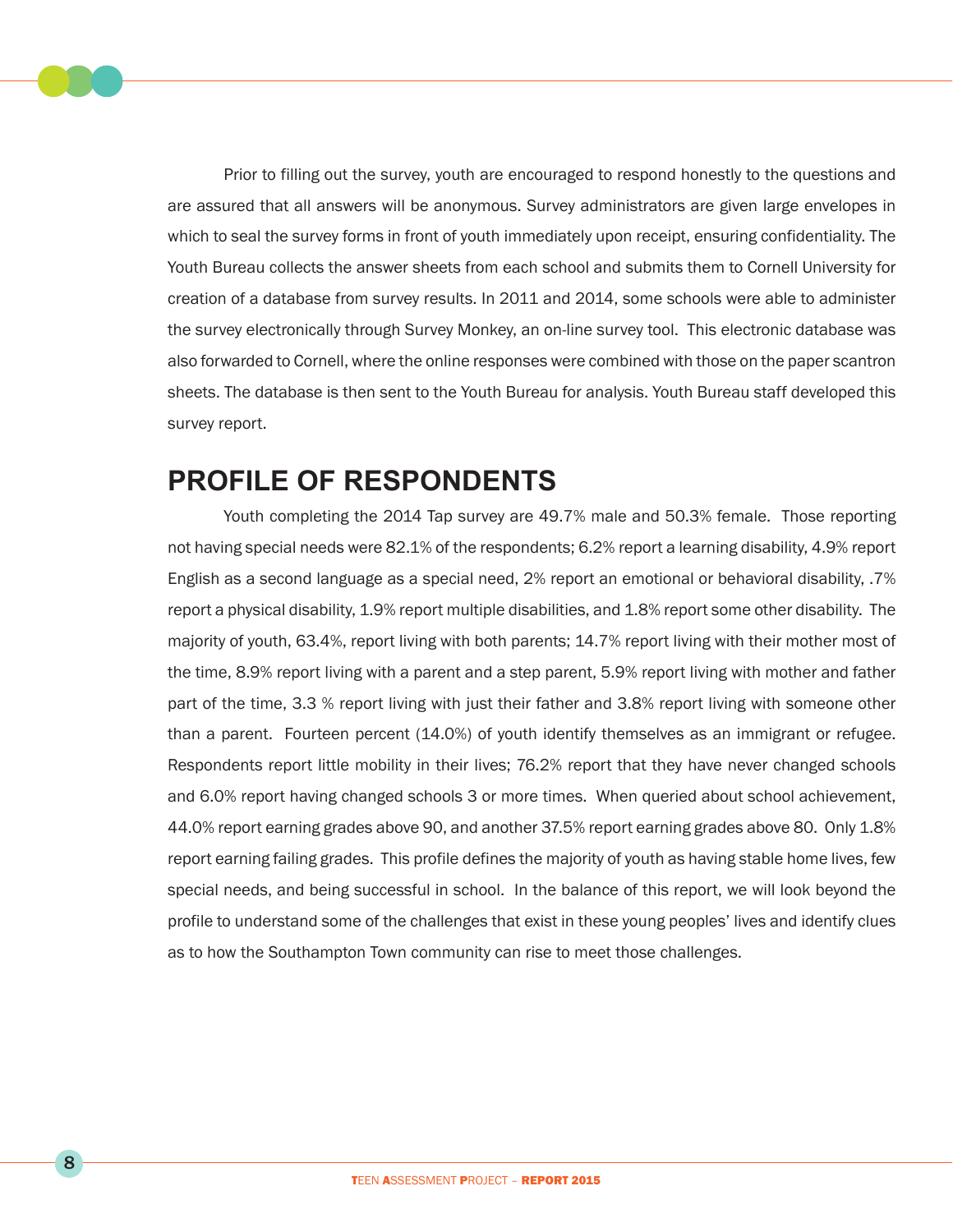

## **REPORTED RISK BEHAVIORS**

#### **Risk Behaviors:**

- **43% of youth reported ever drinking alcohol**
- **39% reported ever binge drinking and 15% reported binge drinking within the past month**
- **14% of youth reported ever smoking cigarettes while 29% of youth reported ever using e-cigarettes**
- **Less than 10% of youth reported ever using other substances like OTC drugs and prescription pills**
- **30% of youth reported using marijuana with 15% reporting using marijuana within the past month**
- **35% of youth reported either sending or receiving sext messages**
- **46% of sexually active youth reported never using birth control** 34%
- **15% of youth reported having 2 or more sex partners**
- **Youth who reported using marijuana were more likely to report poor school performance, being suspended from school, and use of other illegal drugs**

#### Substance Abuse

 **15% of youth considered suicide and 13% reported harming themselves on purpose** The TAP survey conducted in 2014 finds that local youth continue to abuse alcohol as their primary drug of choice. Binge drinking (5 or more drinks in a 3-hour period-of-time) continues to be a significant problem. Other than alcohol, local youth also report frequently abusing marijuana, tobacco, **Youth report spending most of their time: Hanging out with friends (48%), texting (35%),**  prescription drugs, and over the counter medications, in that order. Twelve percent (12.4%) of youth report being drunk or high in school.

#### *Alcohol*

Nearly eighteen percent (17.6%) of all youth surveyed report drinking alcohol regularly, with **Young people often turn to adults to keep them from engaging in illegal or harmful activities.**  reporting drinking several times a month. More specifically, youth reporting that they have consumed alcohol in the last month are 4% of 8th grade youth, 15% of 10th grade youth, and 34% of 12th grade **24% reported after-school activities as an important protective factor** youth. Those youth reporting at least one drink in their lifetime are 7% of 8th grade students, 35% 1.5% reporting drinking every day, 2.8% reporting drinking several times a week, and another 13.3% of 10th grade students, and 65% of 12th grade students. Binge drinking, one or more episodes in the past month, is reported by 15.3%, 8.4% of youth report more than one episode in the last month. When asked about the risks binge drinking posed to their health, 39% of youth reported no risk or slight risk of harm from binge drinking and 61% reported moderate to great risk of harm from binge drinking.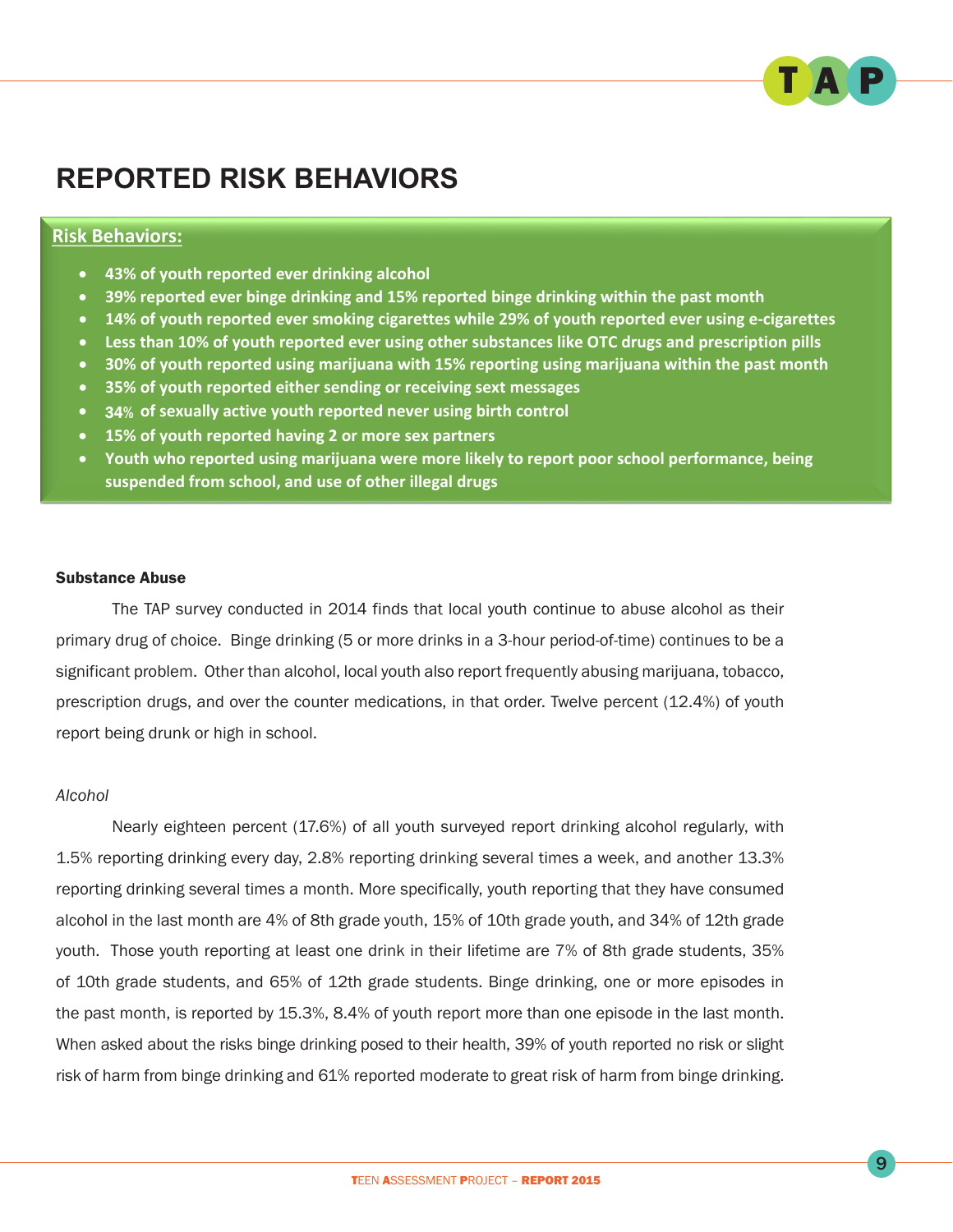

For the first time since the collection of data for this report, the youth of Southampton Town report a lower rate of alcohol use than youth nationwide, according to the Monitoring the Future 2015 report. The town data show 33.0% report alcohol use over the last twelve months, whereas the national statistics show a use rate of 40% in the same time frame.

Youth reporting that they had their first drink under the age of 15 are 24.7%; 4.3% report that their first drink was at age 10 or younger, 4.1% was at age 11 or 12, and 16.3% was at age 13 or 14. Thirteen percent (13.1%) of youth who report drinking got their alcohol from a parent, a friend's parent, or from home without the parents knowing. Youth who report getting alcohol from a person of legal age or at a store were 10.5%, and from other sources were 11%. Fifty-five percent (55%) of youth report that it is easy or very easy to obtain alcohol in the Southampton Town community.

#### *Marijuana*

Overall, 30% of youth report ever using marijuana and 15% report current use of marijuana. Broken down by grade level, current use of marijuana, defined as use in the past month, is reported by 3% of 8th grade youth, 11% of 10th grade youth, and 28% of 12th grade youth. Seven percent (7%) of 8th grade youth, 25% of 10th grade youth and 46% of 12th grade youth report ever using marijuana. Synthetic marijuana, or herbal mixtures sprayed with synthetic chemicals to mimic marijuana, is reported to have ever been used by Southampton Town youth at a rate of 7%. Reported current users are 4.7% of youth; 3% of 8th grade youth, 4% of 10th grade youth and 5% of 12th grade youth.

#### *Cigarettes and E-cigarettes*

Eighty-six percent (86%) of all youth surveyed report never using cigarettes. Six percent (6%) of 8th grade youth, 10% of 10th grade youth and 20% of 12th grade youth report ever using cigarettes. Current use of cigarettes in the past month is reported by 4% of 8th grade youth, 4% of 10th grade youth, and 10% of 12th grade youth. Seven percent (7%) of all youth report current cigarette use.

Questions about use of e-cigarettes were included in the 2014 administration of the survey for the first time. Twenty-nine percent (29%) of youth report ever using e-cigarettes and 10% report current use (in the past month) of e-cigarettes. These rates surpass reported use of cigarettes by youth. Broken down by grade level, 14% of 8th graders report ever using e-cigarettes, as well as 30% of 10th graders, and 40% of 12th graders.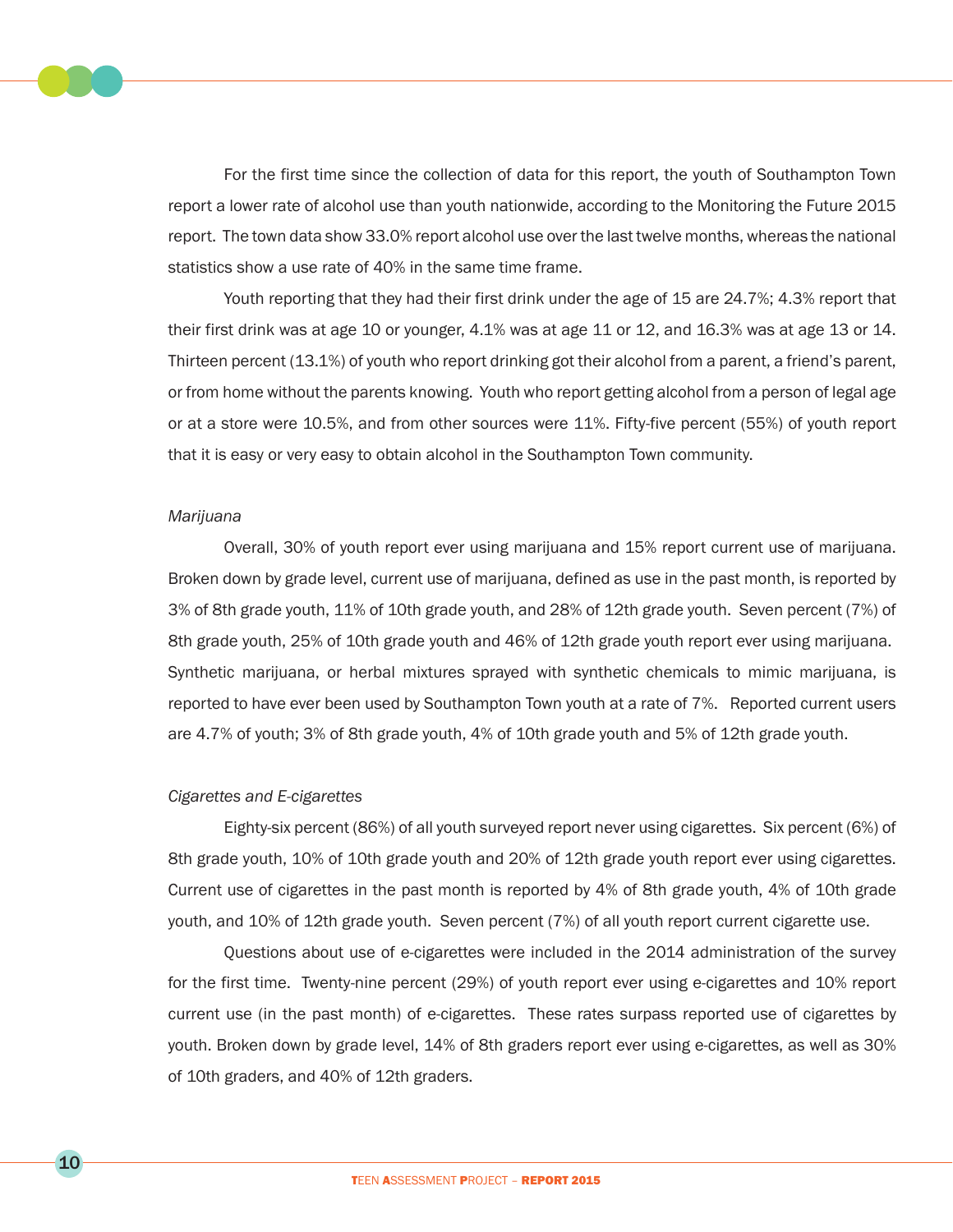

#### *Prescription and Over the Counter Drugs*

Overall, 5% of youth report using prescription stimulants to get high, 5% report using prescription pain medication to get high, and 5.6% of youth report using over the counter drugs to get high. Breaking down the rates by grade level shows that 3% of 8th grade youth, 3% of 10th grade youth, and 8% of 12th grade youth report using prescription drugs to get high. Also, 4% of 8th grade youth, 4% of 10th grade youth, and 8% of 12th grade youth report using over the counter drugs to get high.



Other Illicit Drugs Reported use of other illicit substances is as follows: Inhalants – 3% Steroids – 2.3% Ecstasy – 5% Heroin – 2.6% Cocaine/Crack – 4%



#### Non-illicit drug use

*Energy Drinks* – Overall, 38% of youth report using energy drinks and the use rate is fairly consistent between grade levels, 30% of 8th graders, 41% of 10th graders, and 41% of 12 graders. These rates mirror use rates reported nationwide. When compared to the amount of sleep that teenagers report getting, 43% who currently use energy drinks report getting less than 6 hours of sleep and 27% of those who sleep more than 8 hours report use of energy drinks.

*Caffeine* – Youth were asked how many caffeine drinks they consume in a day; 59% report 1 to 2 drinks per day, 7% report 2 to 4 drinks per day, and 3% report 5 or more drinks per day.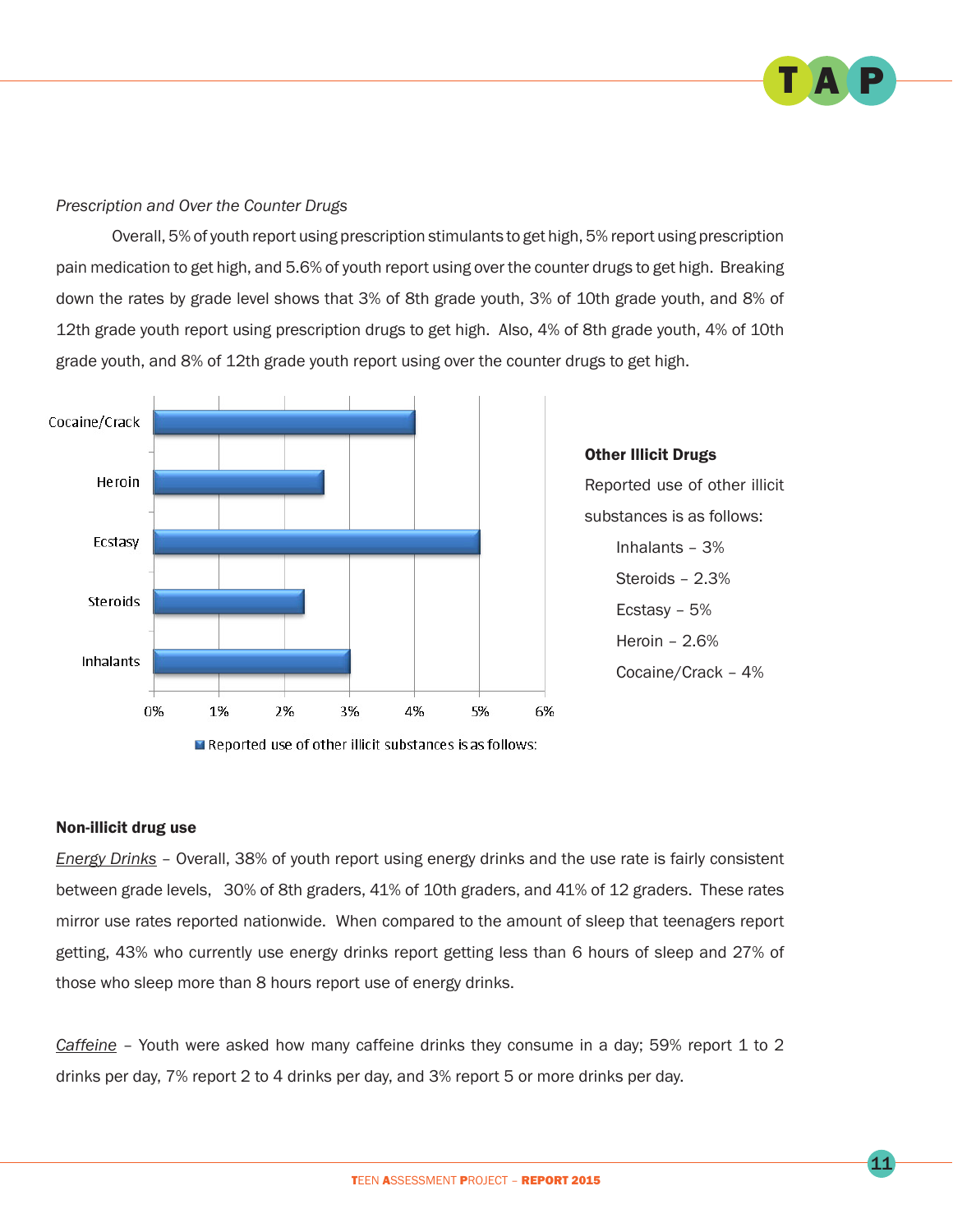

#### Perception of risk of using substances

An important predictor of substance abuse is how risky that behavior is perceived to be by the user. Those perceiving higher levels of risk are less likely to use and those perceiving lower levels of risk are more likely to use. In 2014 58% of respondents reported no or slight risk in using marijuana and 38.6% of respondents reported no or slight risk of binge drinking.

#### Sexual activity

Youth who report ever having sexual intercourse is at 25%, those who report ever having oral sex is also 25%; those who report having 2 or more sex partners number at 14% of youth, and those who report 4 or more sex partners number at 6% of youth. Forty-three (43%) of youth who report being sexually active also report that they always use birth control, while 34% report that they never use birth control. Fifty-six (56%) of youth report that it is easy to obtain condoms and 30% report that it is difficult.

Sexting, the sending of sexually explicit photos, images, text messages, or e-mails by using a cell phone or other device, is a risk behavior that was addressed by our survey for the first time in 2014. Fifteen percent (15%) of youth report ever sending a sext message, while 35% report ever receiving a sext message. Five percent (5%) of 8th graders, 13% of 10th graders and 26% of 12th graders report using electronic devices to send sext messages to others.

#### Trends and Comparisons

Although the numbers are still dangerous, the Southampton Town Teen Assessment Project (TAP) has recorded a steady decline in underage alcohol use since 2002:

#### Reported alcohol use – at least one drink in your lifetime:

|            | 2002 | 2005 | 2008 | 2011 | 2014 |
|------------|------|------|------|------|------|
| 8th grade  | 41%  | 32%  | 23%  | 15%  | 7%   |
| 10th grade | 67%  | 67%  | 61%  | 47%  | 35%  |
| 12th grade | 85%  | 81%  | 74%  | 73%  | 57%  |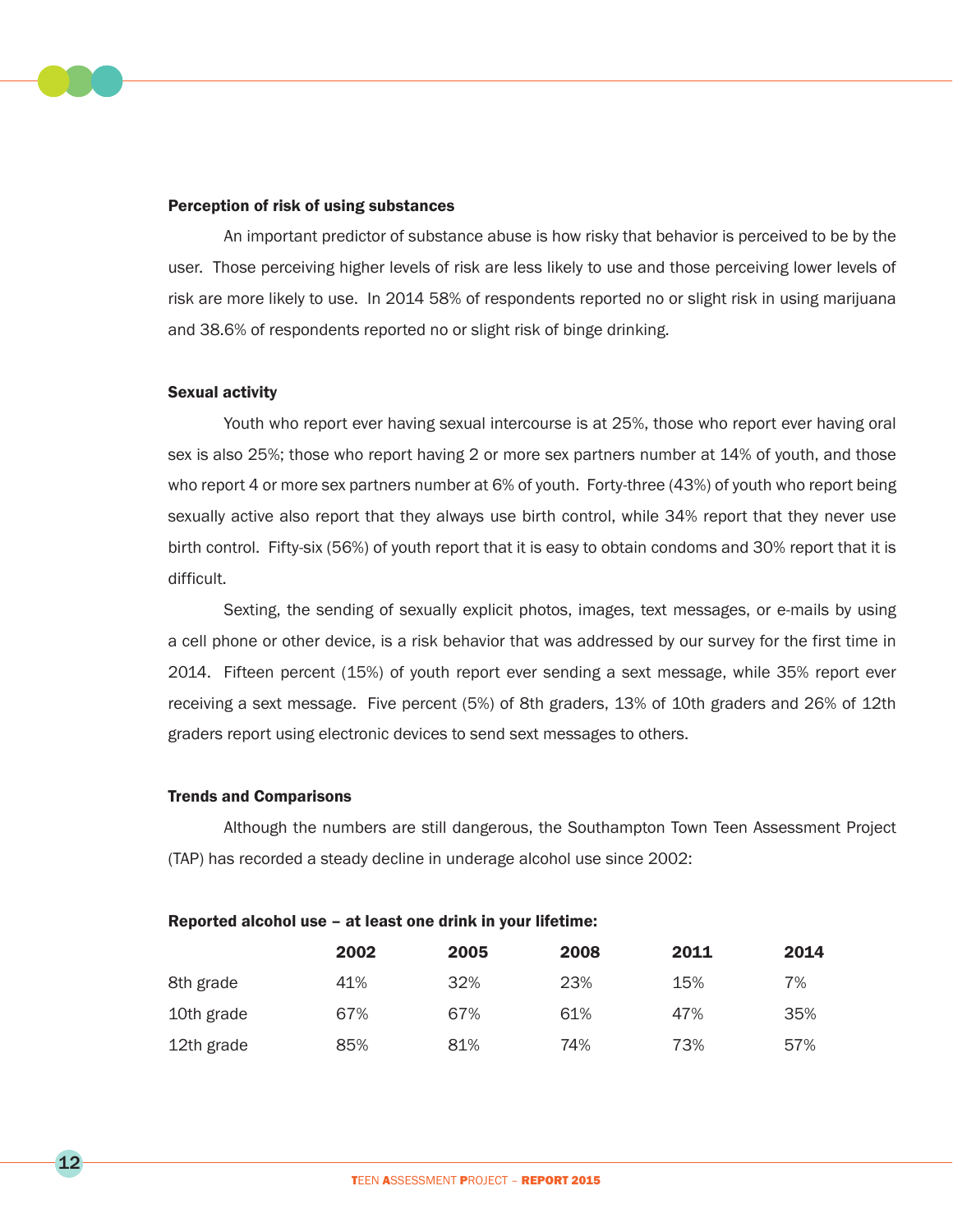

#### Reported binge drinking – consuming 5 or more drinks in a 2 or 3 hour period:

|                                         | 2005 | 2008 | 2011 | 2014 |
|-----------------------------------------|------|------|------|------|
| One episode in last month               | 43%  | 27%  | 8%   | 7%   |
| More than one episode in last month 19% |      | 16%  | 10%  | 9%   |

#### Reported use of drugs other than alcohol has also shown a steady decline in most areas:

|                                  | 2002 | 2005 | 2008 | 2011 | 2014 |
|----------------------------------|------|------|------|------|------|
| Ever used prescription medicines | 11%  | 12%  | 12%  | 7%   | 5%   |
| Ever used over the counter drugs | n/a  | 10%  | 9%   | 6%   | 6%   |
| Ever used tobacco                | 34%  | 29%  | 25%  | 20%  | 13%  |

#### Reported use of marijuana held steady between 2011 and 2014:

|                     | 2002 | 2005 | 2008 | 2011 | 2014 |
|---------------------|------|------|------|------|------|
| Ever used marijuana | 38%  | 37%  | 36%  | 29%  | 30%  |

For the second consecutive survey administration, Southampton Town youth's reported rates of alcohol use are not soaring above nationwide rates, but in 2014 are in fact lower than national averages. Current alcohol use rates for 8th graders are less than nationwide rates (9% NIDA, 4% Southampton), for 10th graders (31% CDC, 15% Southampton), and for 12th graders (47% CDC, 34% Southampton). Marijuana rates, however, are now being reported at a level that is above the national average (23.4% CDC, 30% Southampton).

In this report we are also able to compare our data to those reported by youth across New York State from the findings of the Youth Risk Behavior Surveillance (YRBS) conducted in 2013 by the Centers for Disease Control (CDC). National data in this section was taken from the National Institute on Drug Abuse's (NIDA) Monitoring the Future Survey report.

#### Reported alcohol use – last 30 days

|            | <b>National (NIDA)</b> | <b>Southampton</b> | <b>New York State</b> |
|------------|------------------------|--------------------|-----------------------|
| 8th grade  | 9%                     | 4%                 | n/a                   |
| 10th grade | 30.9%                  | 15%                | 28.3%                 |
| 12th grade | 46.8%                  | 34%                | 46.8%                 |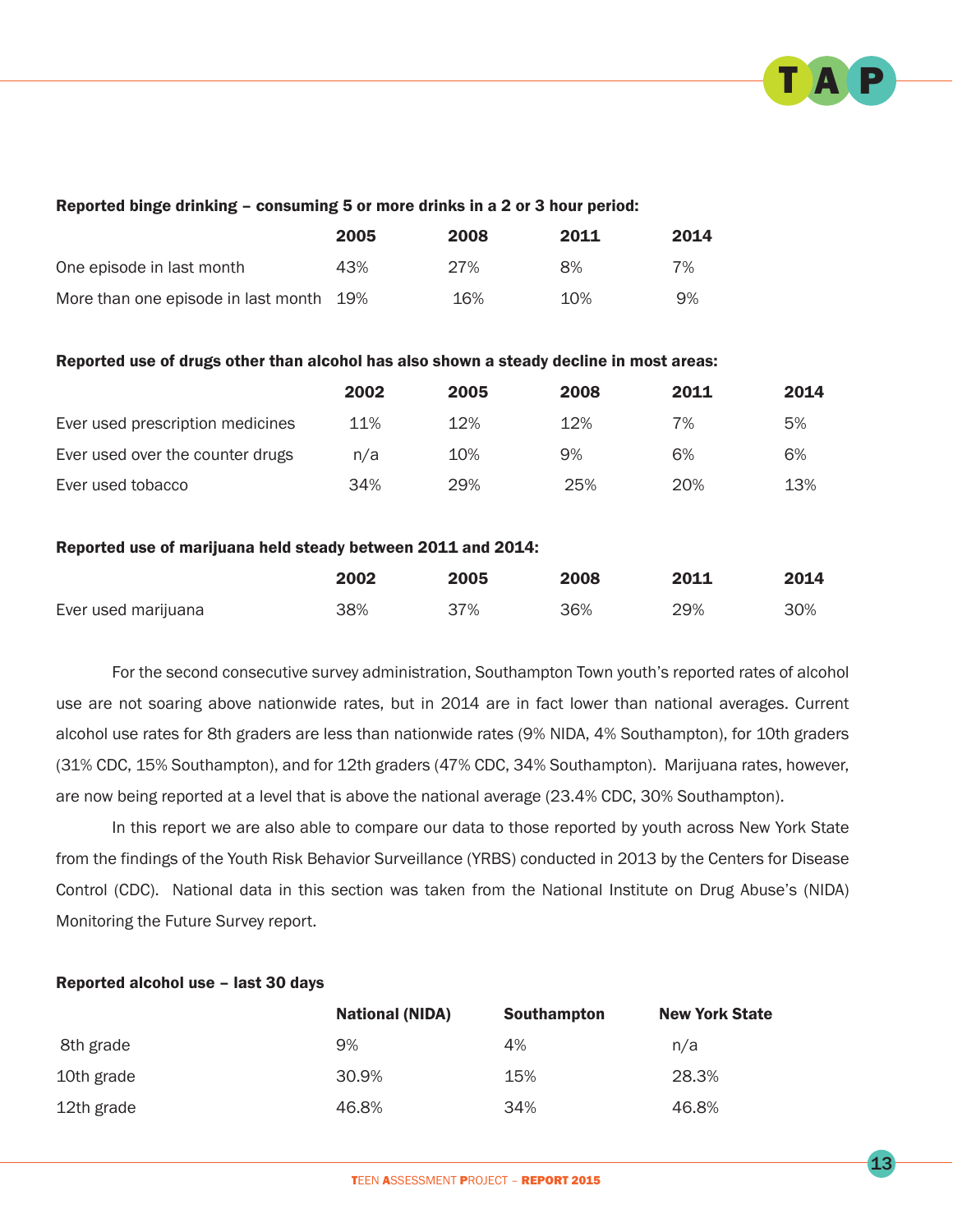

#### Marijuana use – last 30 days

|            | <b>National (NIDA)</b> | <b>Southampton</b> | <b>New York State</b> |
|------------|------------------------|--------------------|-----------------------|
| 8th grade  | 6.5%                   | 3%                 | n/a                   |
| 10th grade | 16.6%                  | 11%                | 18.8%                 |
| 12th grade | 21.2%                  | 28%                | 32.2%                 |

#### Tobacco use – last 30 days

|            | <b>National (NIDA)</b> | <b>Southampton</b> | <b>New York State</b> |
|------------|------------------------|--------------------|-----------------------|
| 8th grade  | 1.4%                   | 4%                 | n/a                   |
| 10th grade | 3.2%                   | 4%                 | $9.4\%$               |
| 12th grade | 4.4%                   | 10%                | 14.6%                 |

#### E-Cigarette use – last 30 days

|            | <b>National (NIDA)</b> | <b>Southampton</b> | <b>New York State</b> |
|------------|------------------------|--------------------|-----------------------|
| 8th grade  | 8.7%                   | 14%                | n/a                   |
| 10th grade | 16.2%                  | 30%                | n/a                   |
| 12th grade | 17.1%                  | 40%                | n/a                   |

#### Sexual Activity

Nationwide data on sexual behaviors show that Southampton Town youth are less likely to be sexually active than youth across the US, and less likely to use birth control. In Southampton Town, 25% of youth report ever having sexual intercourse. According to YRBS, in 2013 46.8% of high school youth report ever having sexual intercourse. Six percent (6%) of local youth report having 4 or more sex partners, nationally 15% of youth report 4 or more sex partners. The YRBS report also shows that 59% of high school youth used a condom during last sexual intercourse; Southampton Town youth who are sexually active report always using birth control 43% of the time, which has dropped from 66% found by the 2011 survey.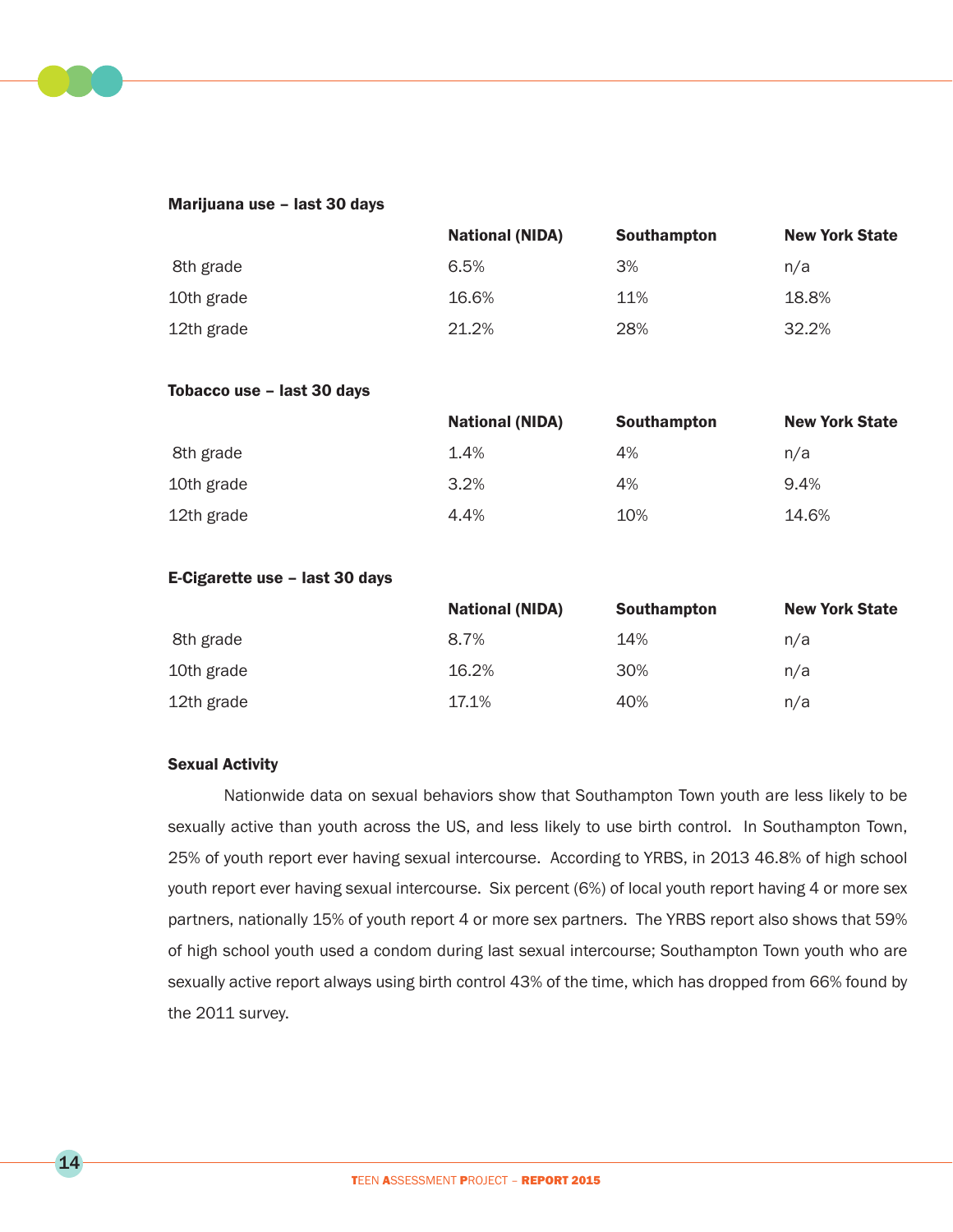

#### **HEALTH AND LIFESTYLE INDICATORS Youth who reported using marijuana were more likely to report poor school performance, being STEALIT AND I**

### **Health and Lifestyle:**

**35% of youth reported either sending or receiving sext messages** 

- **36% of youth reported experiencing symptoms of depression over the past 6 months**
- **15% of youth considered suicide and 13% reported harming themselves on purpose**
- **21% of youth reported being bullied**
- **12% of youth reported being abused by an adult at home**
- **73% of youth reported NOT getting the recommended amount of sleep each night**
- **Youth report spending most of their time: Hanging out with friends (48%), texting (35%), social networking (34%), TV/videogames (33%), and homework (23%)**
- **Depressed youth reported** 
	- o **Higher rates of sexting and never using birth control**
	- o **Higher rates of school suspension and substance abuse**

#### Mental Health **Young people of the measure of the measure in illegal or harmonic activities.**  $\mathbf{r} = \mathbf{r} \cdot \mathbf{r}$

Southampton Town youth continue to report higher than average rates of experiencing symptoms of depression, with little change since 2005. Rates of contemplation of suicide and selfinjury also show little change. **31% look toward a positive role model 24% reported after-school activities as an important protective factor**

#### *Depression*

Youth were asked to report if they've felt helpless, hopeless, or very sad for a period of two weeks or longer within the last six months. These symptoms are indicators of depression. Overall, 35.8% of youth surveyed responded that they have experienced these symptoms. Females are more likely to have experienced these feelings, reporting them 44% of the time, as opposed to males who report these feelings 27% of the time. When examined by grade level, 35% of 8th graders, 35% of 10th graders and 36% of 12th graders report these feelings of depression.

#### *Suicide*

Suicidal thoughts are another important indicator of mental health problems. Nine percent (9%) of youth report having considered suicide, 3% report having made a suicide plan, and 3% report having attempted suicide. In total, 15% of all Southampton Town youth have at least contemplated suicide. Females are again more likely to report suicidal thoughts, with 20% reporting having these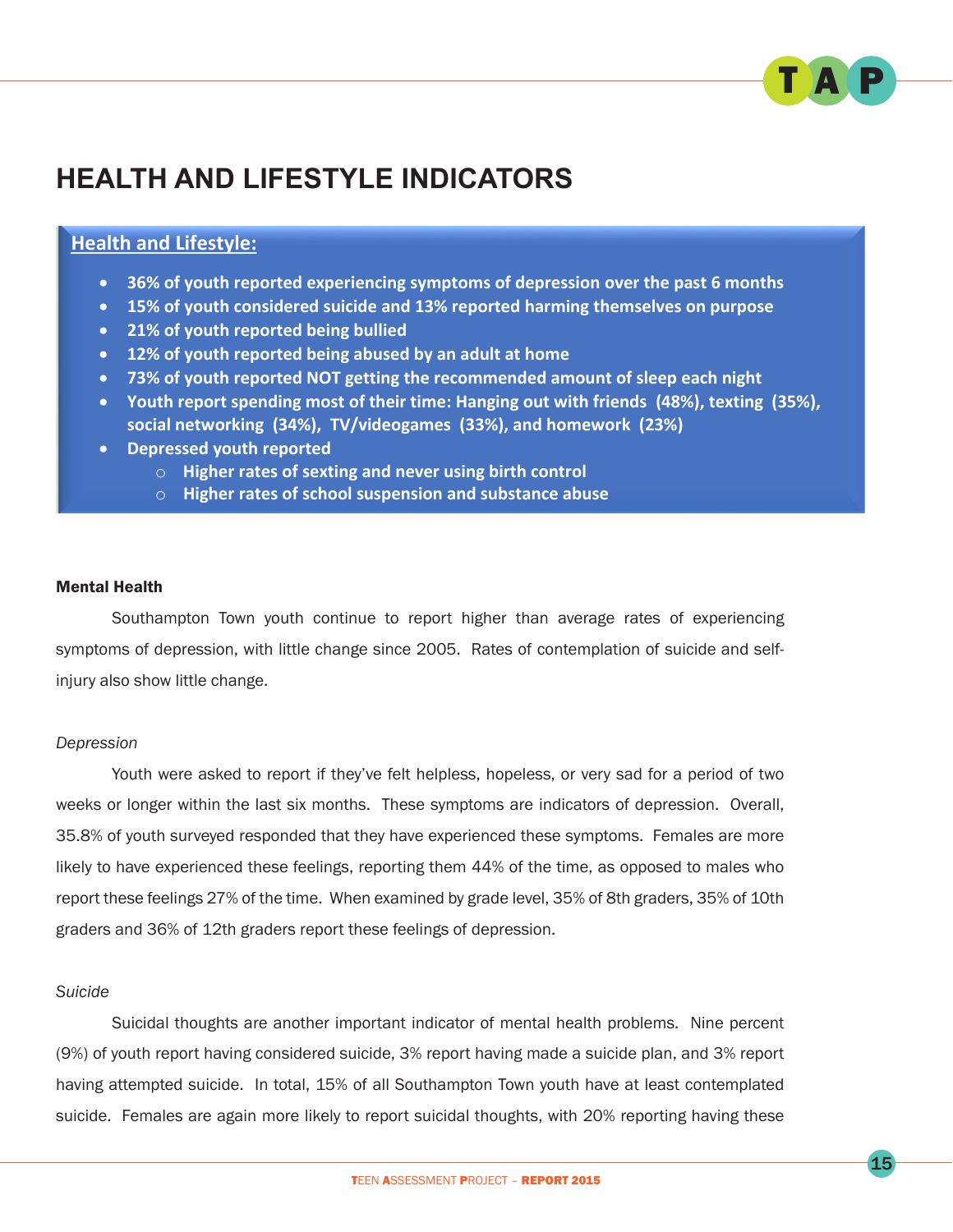

thoughts while 11% of males report them. When examined by grade level, 13% of 8th graders, 15% of 10th graders, and 19% of 12th graders have considered suicide.

#### *Self-injury*

Self-injury can take many forms, but the most commonly reported is cutting. Youth usually engage in self-injury as an attempt to relieve emotional pain, causing physical pain may take one's mind off the invisible trauma that is being felt. The rate of self-injury reported by Southampton Town youth is 12%, with 2% reporting that they have self-injured once, 5% more than once, and another 4% many times. Self-injury is often thought to be more prominent among females and Southampton Town data show that this holds true here, the male rate is 6% while the female rate is 18%.

#### Victims of Bullying/Harassment

Twenty-one percent (21%) of respondents in Southampton Town report that they have been bullied or harassed by their peers in the past year. Analyzing the Southampton Town data by grade level reveals that 24% of 8th graders, 22% of 10th graders, and 16% of 12th graders report that they have been bullied or harassed by their peers in the past year. Further data analysis shows small differences in academic success and substance abuse between those who report being bullied and those who do not; however, in regards to mental health and victimization measures there is a significant difference between youth being bullied and those who are not. Victimized youth are more likely to see discrimination in their communities.

|                                        | <b>Bullied/Harassed</b> | Not Bullied/Harassed |
|----------------------------------------|-------------------------|----------------------|
| Symptoms of depression                 | 61%                     | 31%                  |
| Contemplated suicide                   | 33%                     | 12%                  |
| Self-injury 1+ times                   | 24%                     | 9%                   |
| Physically hurt by another youth       | 26%                     | 4%                   |
| Bullied/harassed by adult (non-parent) | 11%                     | 4%                   |
| Sees discrimination in community       | 61%                     | 40%                  |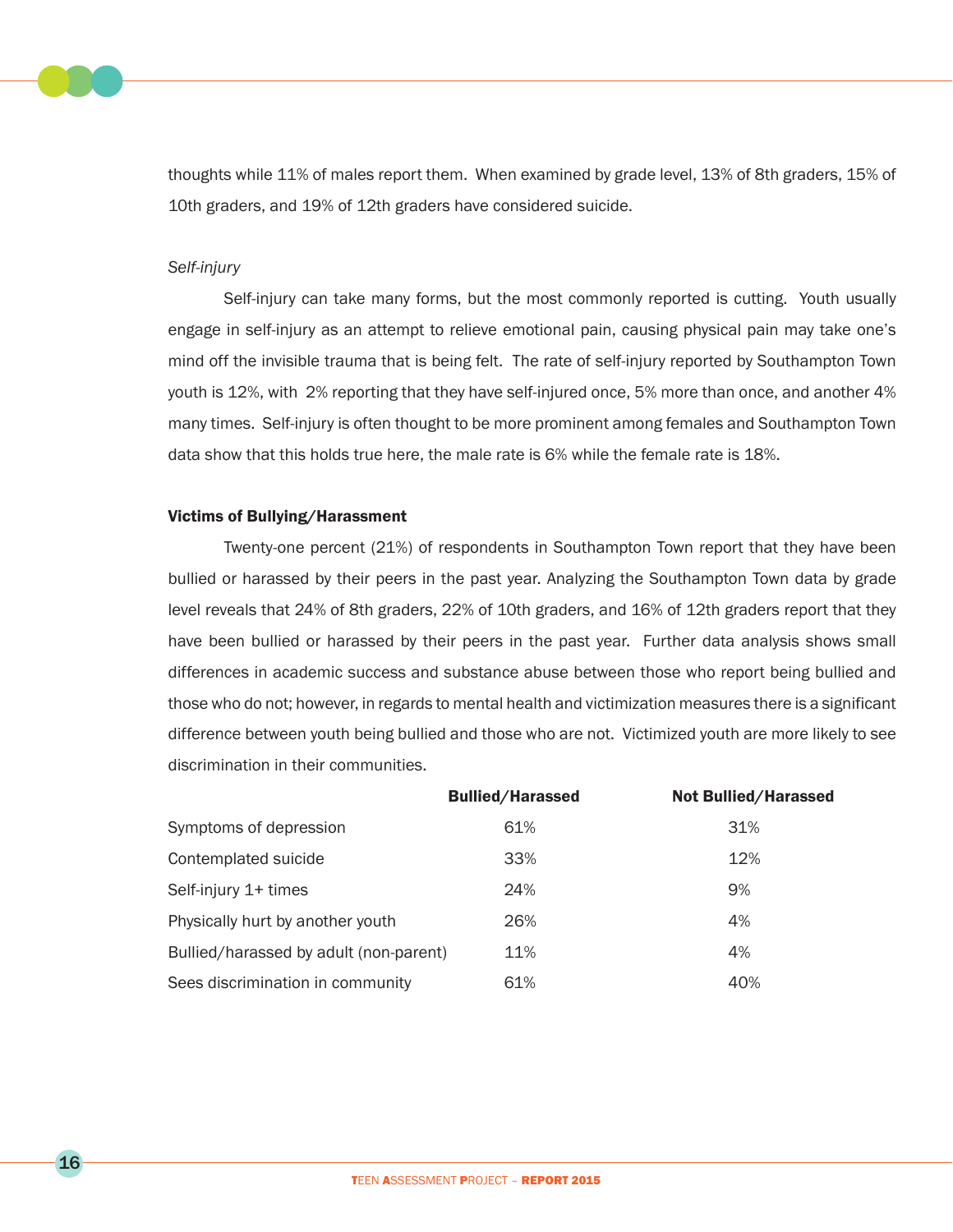

17

#### Sleep Habits

Respondents were asked about sleep habits in this administration of the survey; these questions were also included on the 2011 survey. Fifty-four percent (54%) of youth reported that they get six to seven hours of sleep on average per-night. Twenty-seven percent (27%) of youth reported getting eight or more hours of sleep per-night on average, and 19% report getting less than 6 hours of sleep. Research tells us that teenagers should average 8 hours of sleep daily to reduce and eliminate side effects of sleep deprivation. These side effects can include poor grades, symptoms of depression, behavioral problems, weight gain, increase in stress and decrease in ability to listen, concentrate, and problem solve. The findings of this TAP survey reinforce that this is true.

Among Southampton Town youth, 16% of youth who got less than six hours of sleep reported symptoms of depression many times over the past six months. Of youth who report more than 8 hours of sleep, 3% reported symptoms of depression many times over the past six months. Seventysix percent (76%) of youth who reported getting 8 or more hours of sleep reported no symptoms of depression over the past six months. Ninety-three percent (93%) of youth who responded that they slept 8 or more hours on average per-night reported that they never had any self injurious behavior, and of those who slept less than 6 hours, 28% reported self injurious behavior and 25% reported that they have self injured more than one time over the past year.

The data also show that youth who get more sleep have reduced risk taking behaviors. Nine percent (9%) of youth who slept eight or more hours per-night reported drinking alcohol in the past month. Of those who slept less than 6 hours on an average night, 30% reported drinking alcohol in the past month. Of youth who report sleeping 8 or more hours on an average night, 7% reported binge drinking (5 or more drinks in a 2-3 hour period) 2 or more times in the past month and of those who slept less than 6 hours on an average night, 15% reported binge drinking 2 or more times over the past month. Of those youth who report smoking marijuana in the past year, 40% got 6 hours or less of sleep on an average night and 15% slept more than eight hours. Eighty-five (85%) of those who reported no tobacco use also reported sleeping eight or more hours per night; 40% of youth who reported getting less than 6 hours of sleep per night also reported having used tobacco in their lifetime.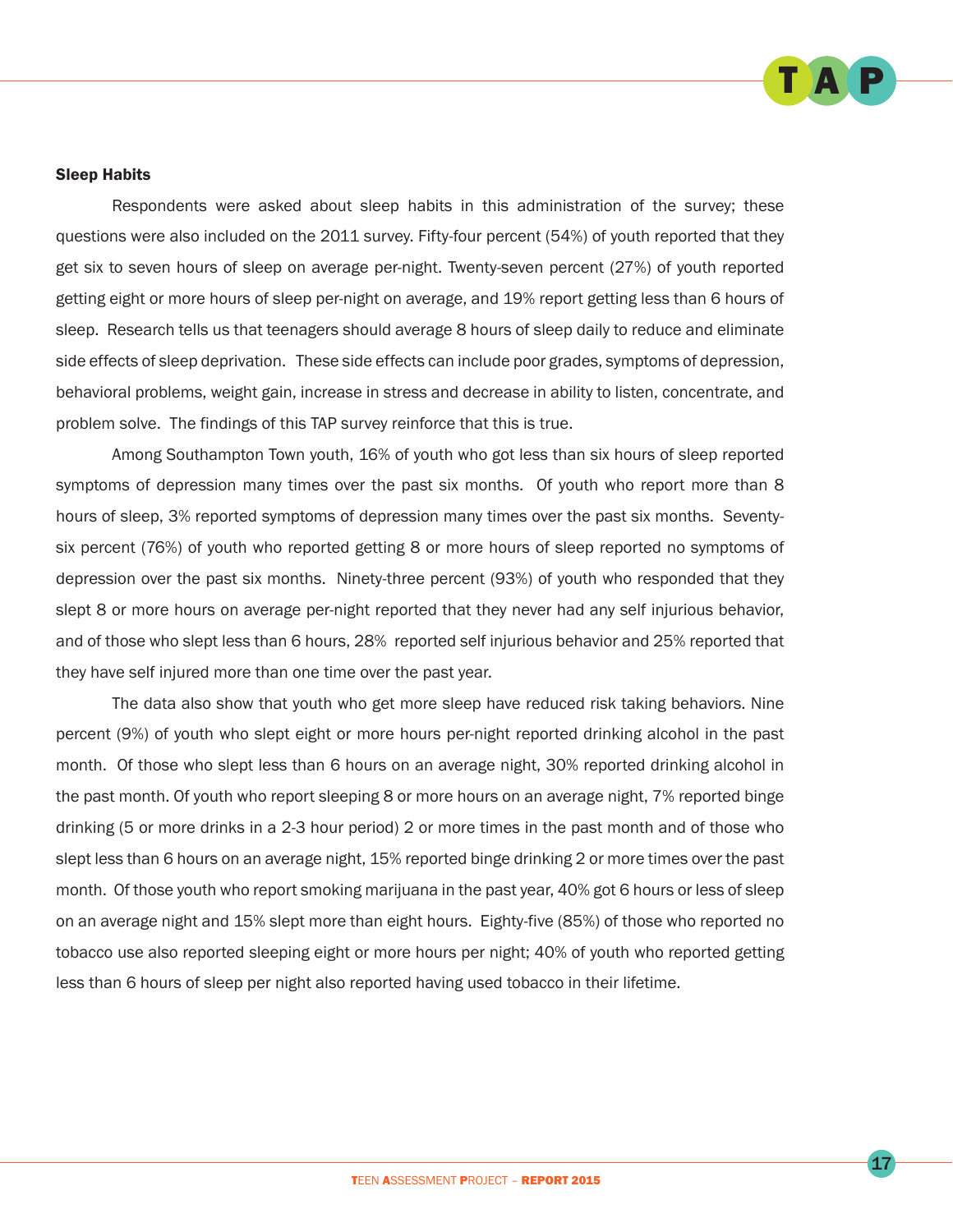

Respondents were asked how they spend their time outside of the classroom. Activities reported, in the time frame of 2 or more hours per week, are:

- Hanging out with friends 78%
- Social Networking 62%
- Being at home alone 65%
- Watching TV/playing video games 71%
- Homework 71%
- Exercising 56%
- Fun activities with parents/family 61%
- School sports 46%
- Community sports 31%
- School activities (clubs/events) 39%
- Working for pay 32%
- Reading for pleasure 25%
- Texting 59%
- Community activities 21%

The top five activities that youth report more intense involvement with 6 or more hours per week are:

- 1. Hanging out with friends 48%
- 2. Texting 35%
- 3. Social Networking 34%
- 4. Watching TV/playing video games 33%
- 5. Homework 23%

It is interesting to note that the activities in which youth report spending most of their time are primarily unstructured and unsupervised.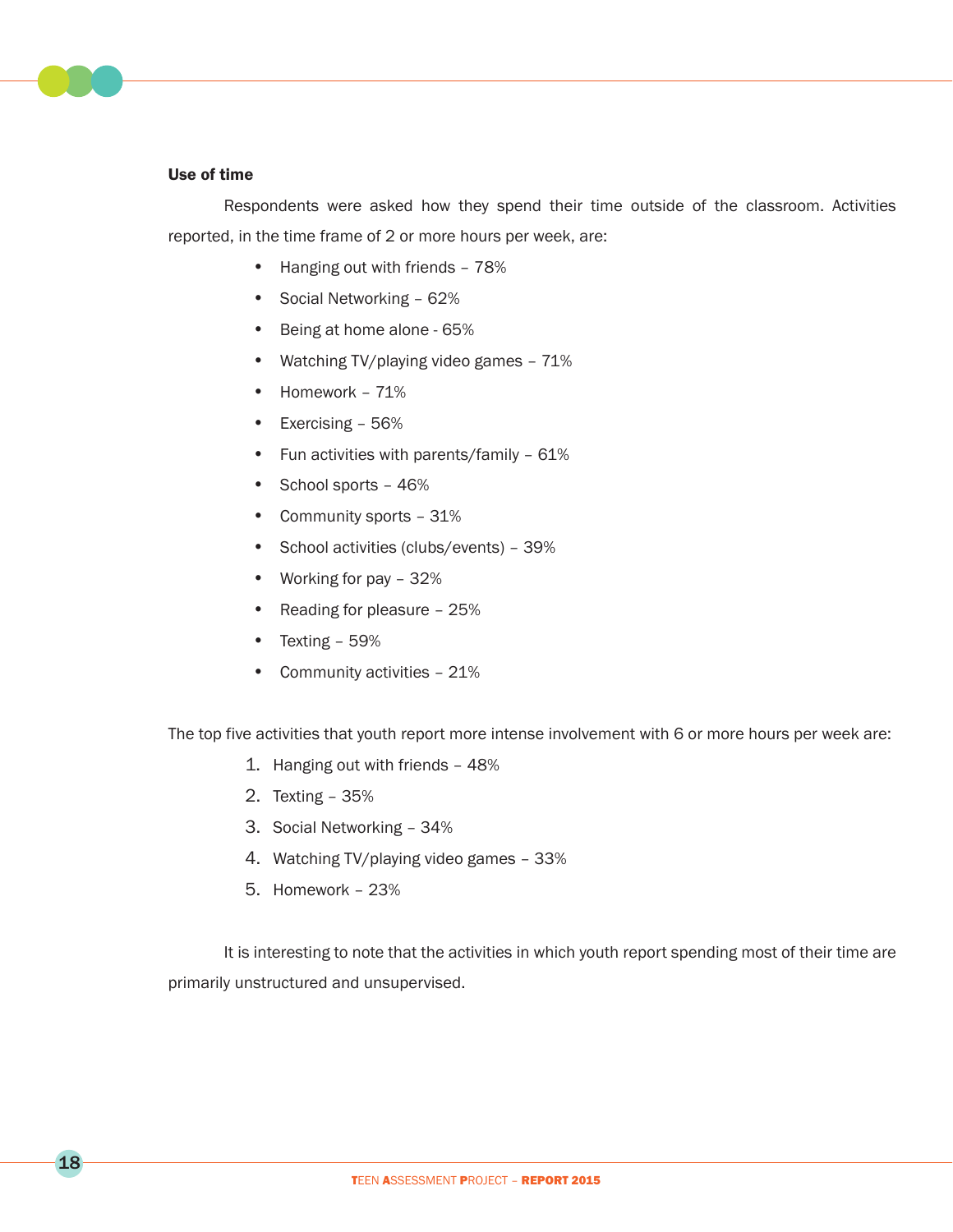

#### Trends and National Comparisons

Since the Teen Assessment Project began in 2002, we have seen reports of symptoms of depression remain steady after an initial decrease from 2002 to 2005, as noted below.

|                        | 2002 | 2005 | 2008 | 2011 | 2014 |
|------------------------|------|------|------|------|------|
| Feelings of depression | 41%  | 37%  | 36%  | 37%  | 36%  |
| Contemplated suicide   | 21%  | 14%  | 16%  | 16%  | 9%   |
| Self-injury            | n/a  | 15%  | 13%  | 12%  | 12%  |

Southampton Town youth report symptoms of depression at a higher rate than their peers across the country. Thirty percent (29.9%) of youth nationwide felt sad or hopeless every day for a period of two weeks in a row in the past 12 months, as reported in 2014 by the CDC, compared to 35.8% of Southampton Town youth in 2014. Conversely according to the Youth Risk Behavior Surveillance (YRBS), 17% of youth nationwide in 2014 reported that they seriously considered suicide, where 9% of Southampton Town youth reported seriously considering suicide. Fourteen percent (13.6%) of high school youth nationwide have made a suicide plan, compared to 3.2% in Southampton Town, and 8% of youth nationwide have attempted suicide, compared to 2.9% in Southampton Town.

In 2014, high school youth nationwide reported in the YRBS that they are trying to lose weight at a rate of 47.7%. In Southampton Town, the rate of attempted weight loss was at 44%. Almost eight percent (7.7%) of Southampton Town youth report using unhealthy methods to lose weight. Vomiting or taking laxatives was reported nationally at a rate of 4.4%, and 3.4% of Southampton Town youth reported trying to lose weight with this method as well.

According to the Centers for Disease Control (CDC), 10% of school-age youth in the United States will experience some form of bullying in their lifetime and 20% of youth report being bullied on school property in the last 12 months. These data are similar to Southampton's findings that 21% reported being bullied or harassed in the past year.

According to YRBS 2014, 31.7% of youth nationwide get 8 or more hours of sleep on average on a school night. Nearly twenty-seven percent (26.8%) of Southampton Town youth are getting 8 or more hours of sleep on average on a school night, a lower rate than the national average. Sleep is critical because when compared to other data in this survey, it shows that the more youth report sleeping, the lower the potential for engaging in risk behaviors.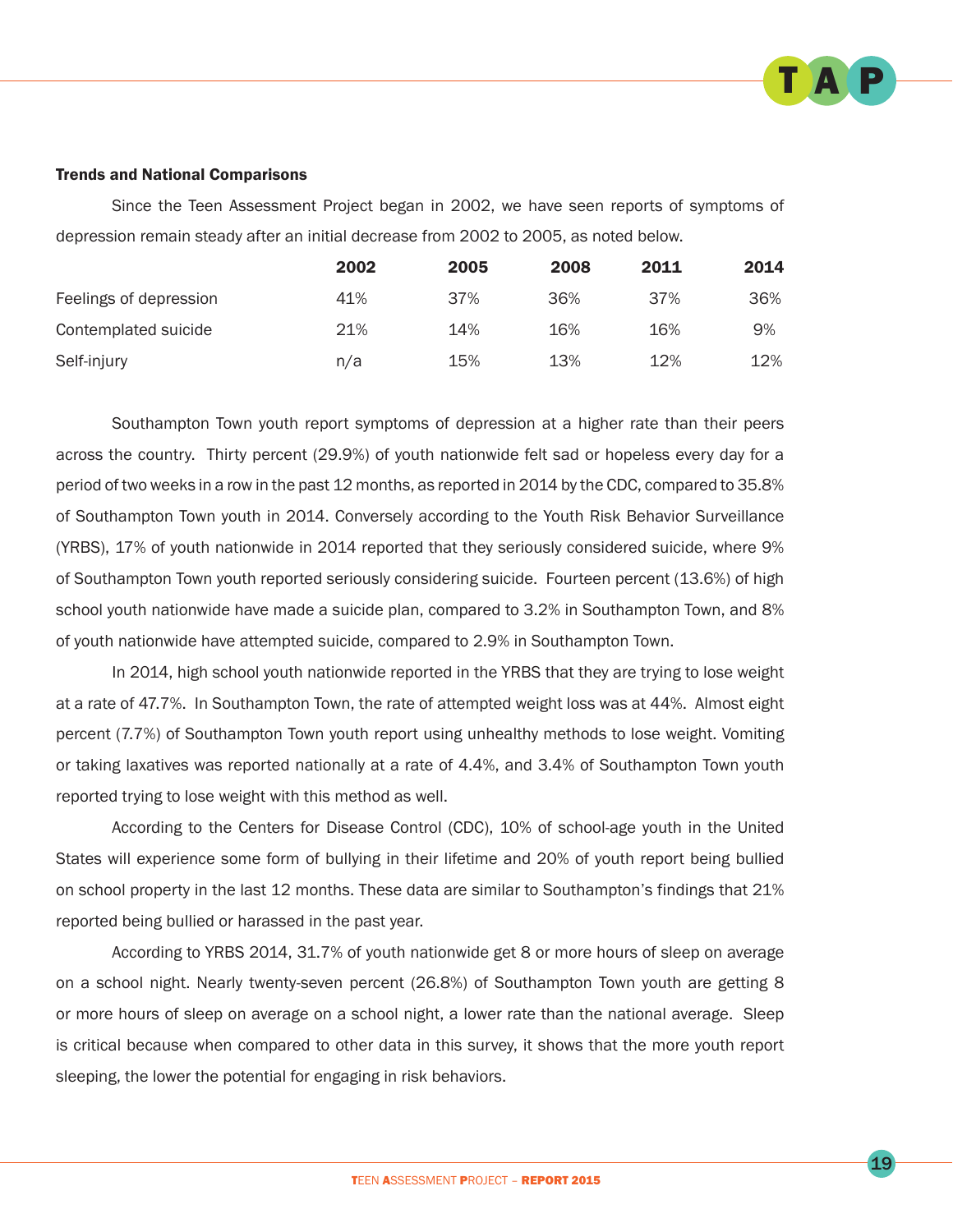## **PROTECTIVE FACTORS**

#### **Protective Factors:**

**Young people often turn to adults to keep them from engaging in illegal or harmful activities.** 

**73% of youth reported NOT getting the recommended amount of sleep each night**

- **31% look toward a positive role model**
- **25% identified their parents as being most influential**
- **24% reported after-school activities as an important protective factor**

Research shows that the most effective risk prevention strategies are to increase the protective factors in a young person's life. Protective factors serve to protect youth from choosing risky behaviors or experiencing mental and physical health problems.

The TAP Survey has one question that asks youth directly their opinion on the most effective strategy for keeping them out of trouble. Their responses show that the community and their parents play equally important roles; 31% identify positive role models, 25% report family and parents are most effective, and 24% identify after school and weekend activities. Counselors and social workers are identified by 12% of youth surveyed, and school based programs concerning drug and alcohol prevention are selected by 8% of the respondents. Sixty-seven percent (67%) of respondents report that there are fun things to do in the community, which is an increase from previous years, while 33% disagree with that statement.

#### **Trends**

Since 2002, TAP respondents report an increase in resources available to them in the Southampton Town community:

#### Which of the following is most helpful in keeping you from illegal or harmful activities?

|                           | 2005 | 2008 | 2011 | 2014 |
|---------------------------|------|------|------|------|
| Activities out of school  | 25%  | 31%  | 30%  | 24%  |
| Positive role models      | 26%  | 26%  | 26%  | 31%  |
| Parents/family            | 28%  | 25%  | 26%  | 25%  |
| Counselor/ social workers | 15%  | 13%  | 12%  | 12%  |
| School programs           | n/a  | 5%   | 6%   | 6%   |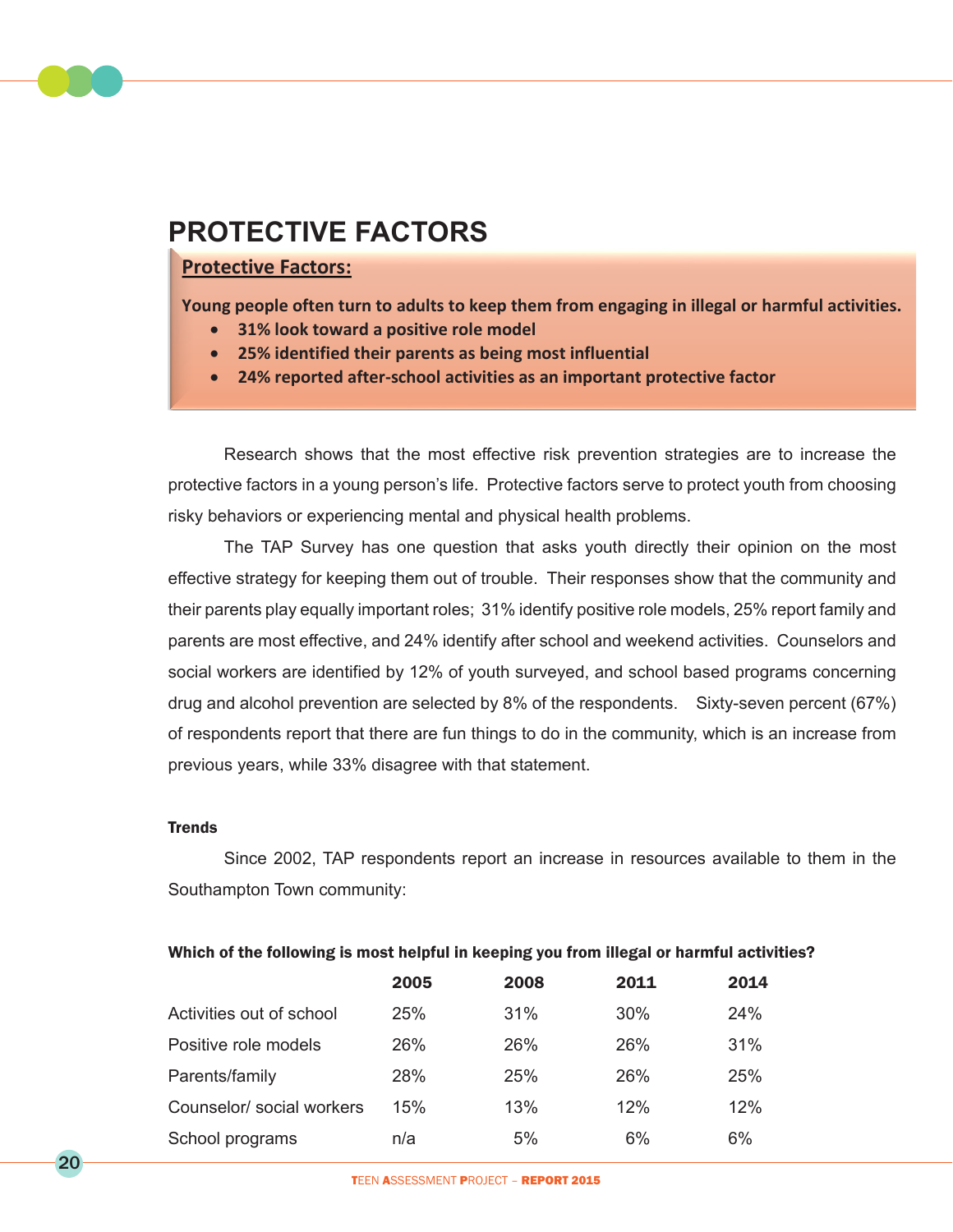

|                 | 2002 | 2005 | 2008 | 2011 | 2014 |
|-----------------|------|------|------|------|------|
| Agree           | 32%  | 55%  | 59%  | 62%  | 67%  |
| <b>Disagree</b> | 68%  | 45%  | 41%  | 38%  | 33%  |

#### In my community, there are fun things for kids my age to do

#### Influence of Adults

Two sections of questions on the TAP Survey address youth experiences with adults, both in the home and in the community. The data identify common parenting practices that are most successful in preventing engagement in risk behaviors, as well as how the behavior of adults around them influences young people's engagement in risk behaviors.

#### Parenting Practices

There is an extensive body of research that tells us that certain parenting practices are very effective at preventing youth engagement in risk behaviors. The TAP findings support this research on the local level. Specifically, setting clear rules, following through with consequences when rules are broken, knowing your child's friends, knowing where your child is and what they are doing, talking with your child about risk behaviors and parent expectations, and having regular family dinners are all found to significantly reduce risk behaviors among youth.

| <b>When Parents Do Make Clear Rules</b> | <b>When Parents Don't Make Clear Rules</b> |
|-----------------------------------------|--------------------------------------------|
| 21% report sexually active              | 51% report being sexually active           |
| 30% report symptoms of depression       | 47% report symptoms of depression          |
| 13% report recent binge drinking        | 33% report recent binge drinking           |
| 5% report daily marijuana use           | 30% report daily marijuana use             |
| 13% report sending sext messages        | 32% report sending sext messages           |
| 54% report grades in the 90-100 range   | 32% report grades in the 90-100 range      |

| <b>When Parents Discipline Consistently</b> | <b>When Parents Don't Discipline</b>       |
|---------------------------------------------|--------------------------------------------|
| 6% report daily marijuana use               | 16% report daily marijuana use             |
| 2% report binge drinking                    | 6% report binge drinking                   |
| 17% report getting less than 6 hours sleep  | 24% report getting less than 6 hours sleep |
| 32% report symptoms of depression           | 42% report symptoms of depression          |
| 54% report grades in the 90-100 range       | 30% report grades in the 90-100 range      |
| 23% report being sexually active            | 35% report being sexually active           |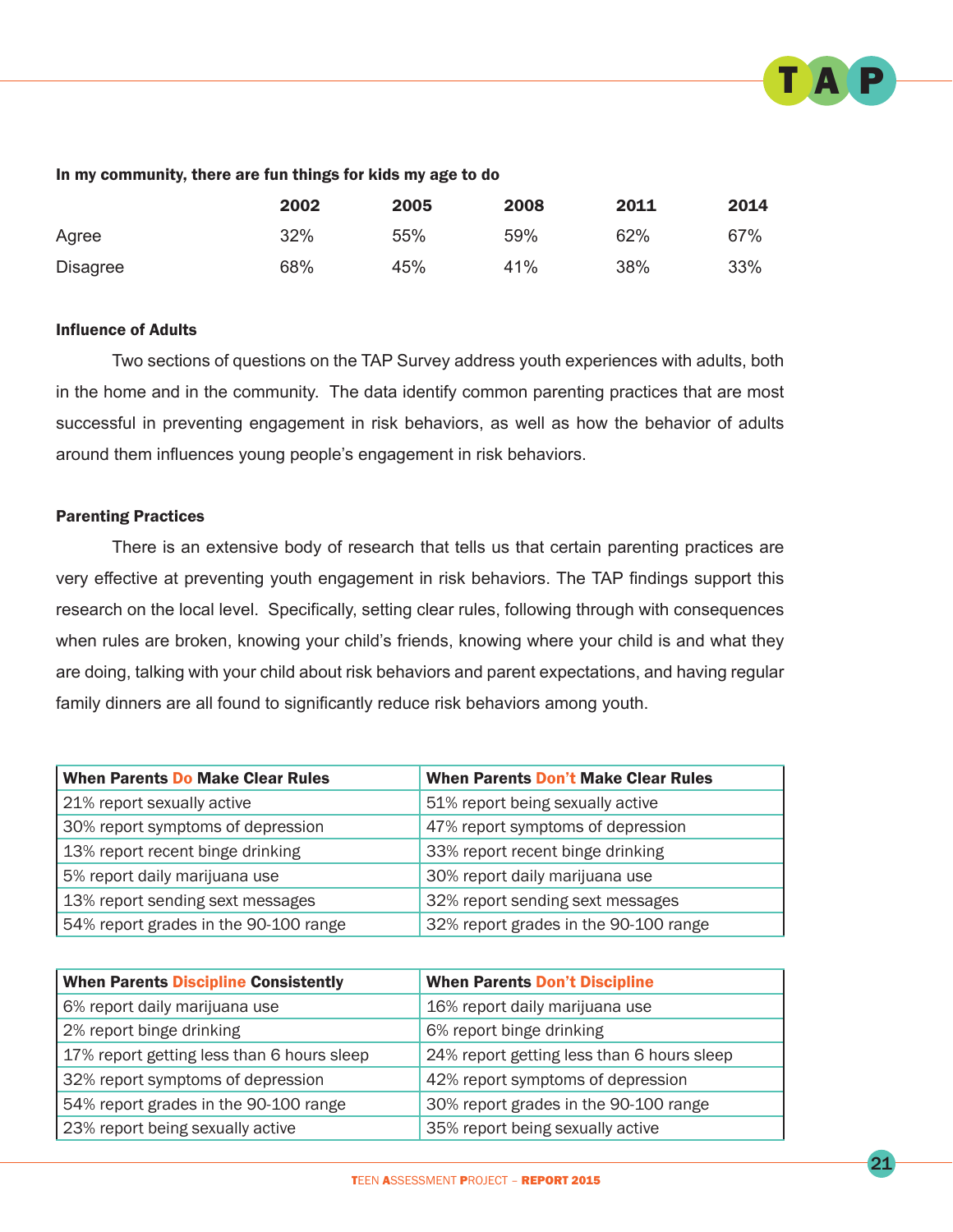

| When Parents Ask Where Youth Are Going | When Parents Don't Ask Where Youth Are Going |
|----------------------------------------|----------------------------------------------|
| 4% report daily marijuana use          | 29% report daily marijuana use               |
| 49% report grades in the 90-100 range  | 22% report grades in the 90-100 range        |
| 22% report being sexually active       | 51% report being sexually active             |
| 27% report symptoms of depression      | 41% report symptoms of depression            |
| 13% report sexting                     | 37% report sexting                           |
| 15% report currently use alcohol       | 32% report currently use alcohol             |

| When Parents Know children's friends  | When Parents Don't Know children's friends |
|---------------------------------------|--------------------------------------------|
| 22% report being sexually active      | 44% report being sexually active           |
| 4% report daily marijuana use         | 30% report daily marijuana use             |
| 29% report symptoms of depression     | 41% report symptoms of depression          |
| 48% report grades in the 90-100 range | 30% report grades in the 90-100 range      |
| 14% report sext messaging             | 23% report sext messaging                  |
| 15% report currently use alcohol      | 32% report currently use alcohol           |

| When Families Have Regular Dinners Together | When Families Don't Have Regular Dinners Together |
|---------------------------------------------|---------------------------------------------------|
| 23% report being sexually active            | 37% report being sexually active                  |
| 6% report daily marijuana use               | 13% report daily marijuana use                    |
| 31% report symptoms of depression           | 48% report symptoms of depression                 |
| 50% report grades in the 90-100 range       | 32% report grades in the 90-100 range             |
| 17% report currently use alcohol            | 25% report currently use alcohol                  |
| 12% report sext messaging                   | 23% report sext messaging                         |

#### Adults in the community

The TAP survey findings also tell us about the impact adults in the community can have on youth participation in risk behaviors. While 84% of respondents report that there is an adult in the community that they can go to with a serious problem, the data also illustrate that when youth know adults who engage in risk behaviors, they consistently show elevated rates of risk behaviors.

Thirty-nine percent (39.2%) of youth report knowing adults who have used illegal drugs in the past year, 71.1% report knowing adults who have been drunk in the past year, 39.1% know adults who have been high in the last year, 20.5% report that they know adults who have sold or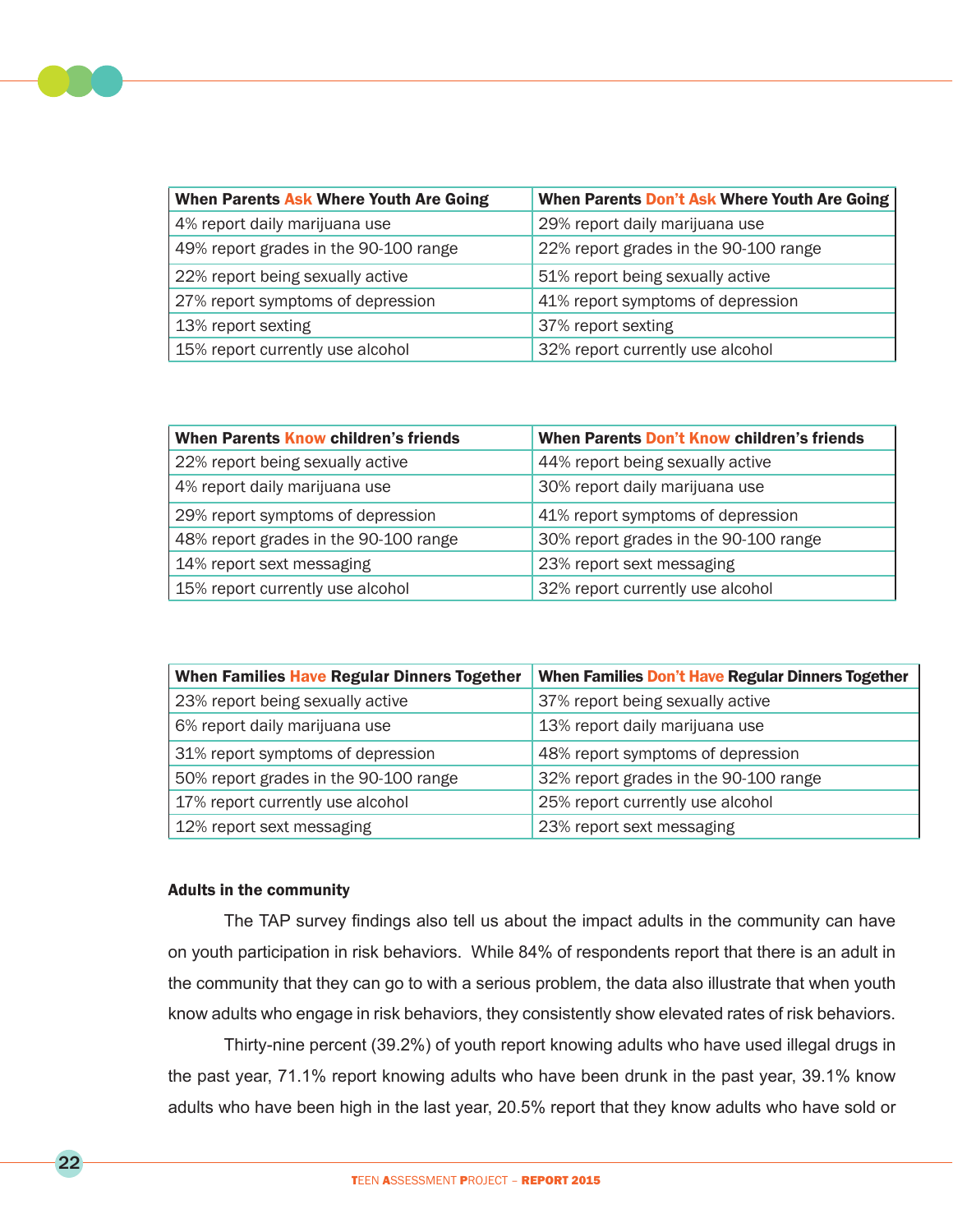

dealt drugs in the past year, and 35.9% report that they know adults who have done something that could get them in trouble with the police in the past year. How this knowledge correlates to youth substance abuse is illustrated below. Youth who report knowing adults involved with drug and alcohol use, drug sales, or other illegal behaviors are much more likely to engage in risk behaviors. They also report elevated rates of gang involvement, being arrested, and being suspended.

| <b>Adults Getting Drunk</b><br>Youth who: | Know adults who get drunk | Don't know adults who get drunk |
|-------------------------------------------|---------------------------|---------------------------------|
| Ever drink                                | 32.6%                     | 3.4%                            |
| Binge drink                               | 14.0%                     | .09%                            |
| Drunk or high at school                   | 10.6%                     | 1.1%                            |
| Ever use marijuana                        | 24.1%                     | 2.3%                            |
| Ever abused Rx stimulants                 | 4.2%                      | .05%                            |
| Ever abused Rx pain medicine              | 4.2%                      | 1.9%                            |

| <b>Adults Getting High</b><br>Youth who: | Know adults who get high | Don't know adults who get high |
|------------------------------------------|--------------------------|--------------------------------|
| Ever drank                               | 23.9%                    | 11.9%                          |
| Binge drink                              | 11.1%                    | 3.6%                           |
| Ever use marijuana                       | 8.9%                     | 2.5%                           |
| Ever abused Rx stimulants                | 3.9%                     | .09%                           |
| Ever abused Rx pain medicine             | 3.7%                     | 1.1%                           |

| <b>Adults Using Illicit Drugs</b><br>Youth who: | Know adults who use illicit drugs | Don't know adults illicit drugs |
|-------------------------------------------------|-----------------------------------|---------------------------------|
| Ever drank                                      | 59.8%                             | 12.6%                           |
| Binge drink                                     | 10.1%                             | 4.3%                            |
| Ever use marijuana                              | 18.5%                             | 7.9%                            |
| Drunk or high during school                     | 8.9%                              | 2.9%                            |
| Ever abused Rx stimulants                       | 3.6%                              | 1.2%                            |
| Ever abused Rx pain medicine                    | 3.7%                              | 1.1%                            |

| <b>Adults in Police Trouble</b><br>Youth who: | Know adults who were<br>in trouble w/ police | Don't Know adults who were<br>in trouble w/police |
|-----------------------------------------------|----------------------------------------------|---------------------------------------------------|
| Ever drank                                    | 20.1%                                        | 15.9%                                             |
| Binge drink                                   | 9.5%                                         | 5.2%                                              |
| Ever use marijuana                            | 16.6%                                        | 9.8%                                              |
| Drunk or high during school                   | 10.1%                                        | .01%                                              |
| Ever abused Rx stimulants                     | 3.6%                                         | 1.2%                                              |
| Ever abused Rx pain medicine                  | 3.7%                                         | 1.2%                                              |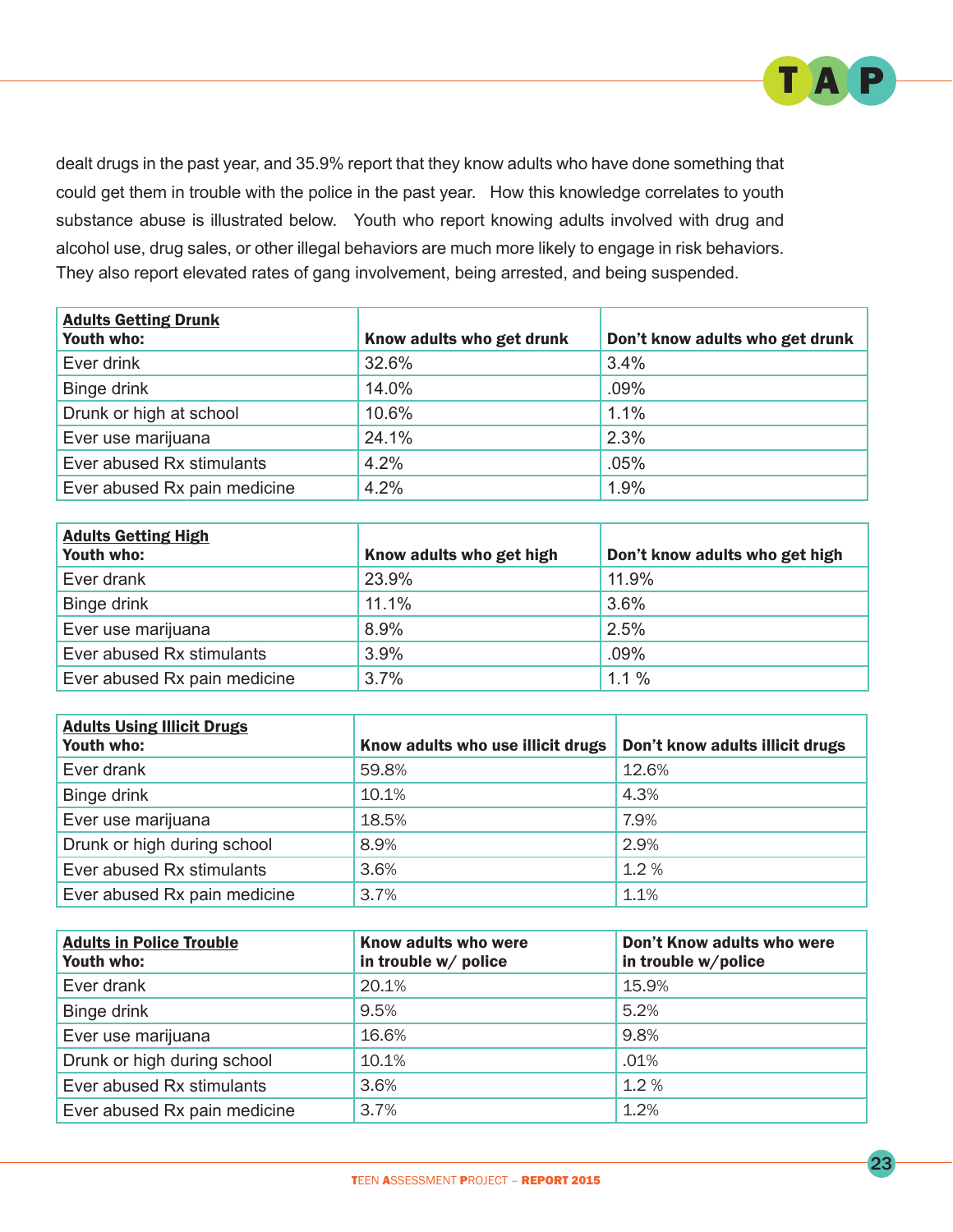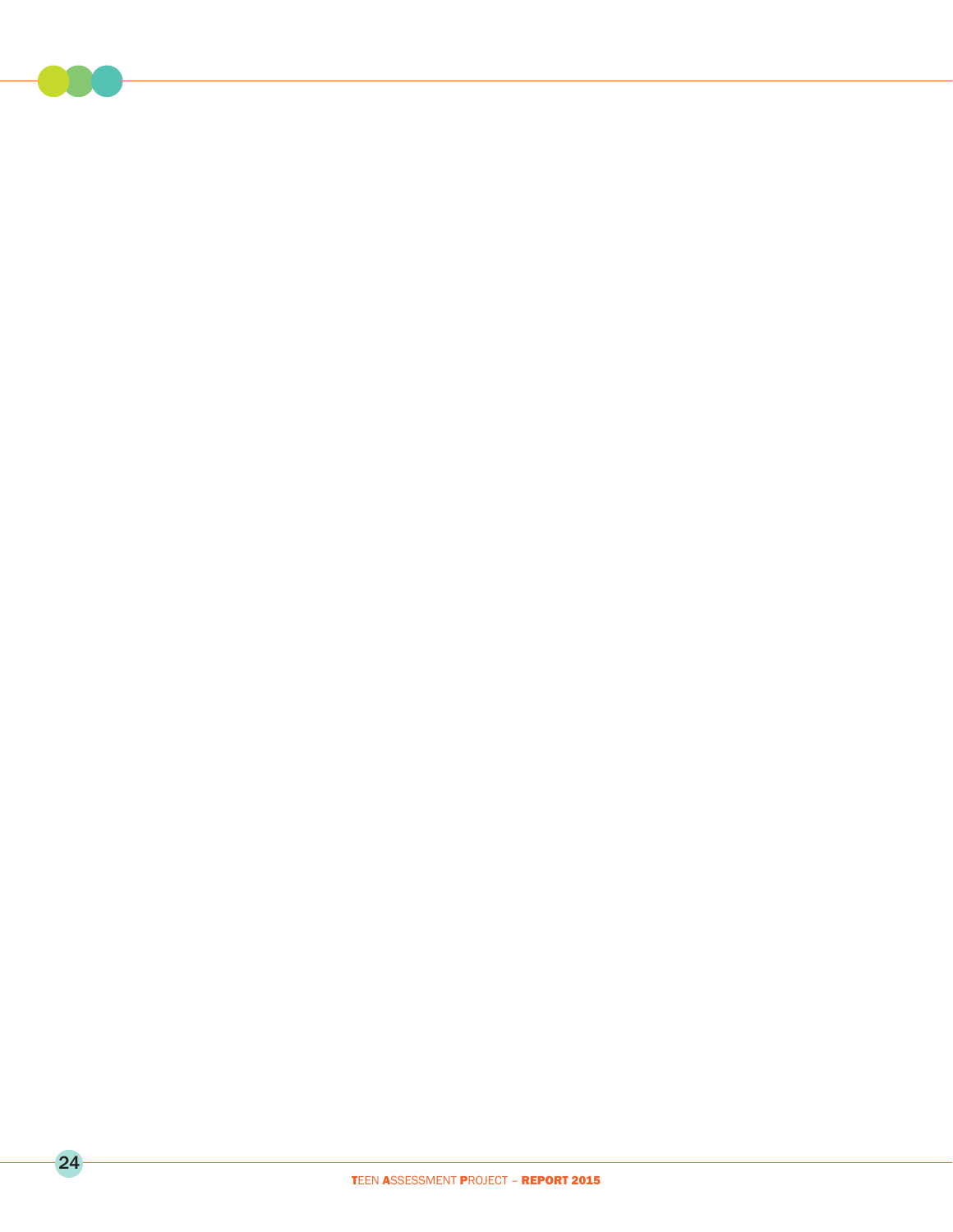

## **WHAT YOU SHOULD KNOW...**

Based on the findings of the 2014 TAP, below are the most important take away facts for those who are parenting, working with, or care about youth.

### **PROVEN PARENT STRATEGIES**

- Set Clear Rules
- Discipline when rules are broken
- Ask where your child is going when they go out
- Know their friends
- Ensure your child gets 8+ hours of sleep each night
- Parents are named by 25% of youth as the most effective influence keeping them from risky behaviors
- Regular family dinners

### **COMMUNITY MEMBERS**

- Youth who know adults (not only parents) who engage in risky and illegal behaviors are much more likely to do so themselves
- 31% of youth look toward a positive role model
- You are their role model! If you are a positive role model for youth, you can help keep them from risky behaviors such as substance use and unprotected sex

### **SCHOOL PERSONNEL**

- 4% of students are regularly drunk and/or high in school
- Substance use & mental health problems have a significant impact on school performance
- Particularly vulnerable students are those with

special needs, victims of bullying, LGBTQ-identified, and immigrants and refugees

• Recognize the warning signs and link students with the help they need

### **POLICY MAKERS**

- Youth reported high rates of depression, self-injurious behavior, and substance use
- There is a lack of community-based options to help combat these issues youth face
- Accessible options for out-of-school activities are effective prevention tools and more are needed in our community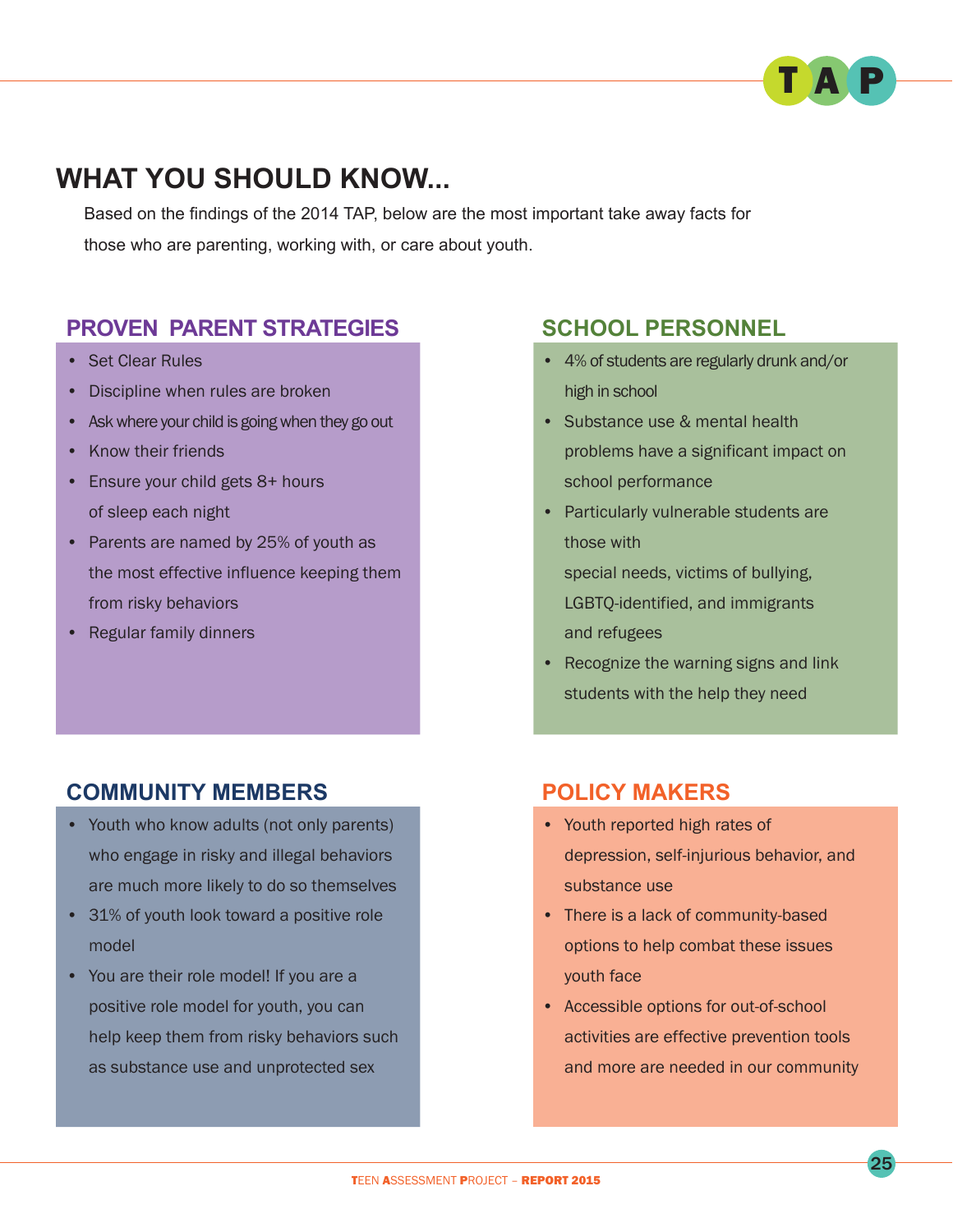# **SIDE-BY-SIDE COMPARISON OF YOUTH WHO DID AND DID NOT REPORT MARIJUANA USE AND DEPRESSION**

To Illustrate how the survey findings can help us understand how risk behaviors, health, and lifestyles interact, we took a closer look at youth who do not report using marijuana, and those who do not report symptoms of depression.

#### **Typical features of a youth who is not using marijuana:**

A youth who does not report marijuana use in the 2014 TAP survey is more likely to show higher grades and get more sleep, and less likely to use alcohol or other drugs, to report symptoms of depression, thoughts of suicide, selfinjury, sexual activity or sext messages, and less likely to be in trouble at school, or to report being a victim of abuse.

#### **Typical features of a youth who reports no symptoms of depression:**

A youth who does not report symptoms of depression is less likely to report having a special need, use alcohol and other drugs, to consider suicide, self-injury, sext messaging, sexual activity, and to be a victim of abuse. He/ she is more likely to get better grades, and to get more sleep.

Youth who report depression or marijuana use are more likely to experience racism in the community.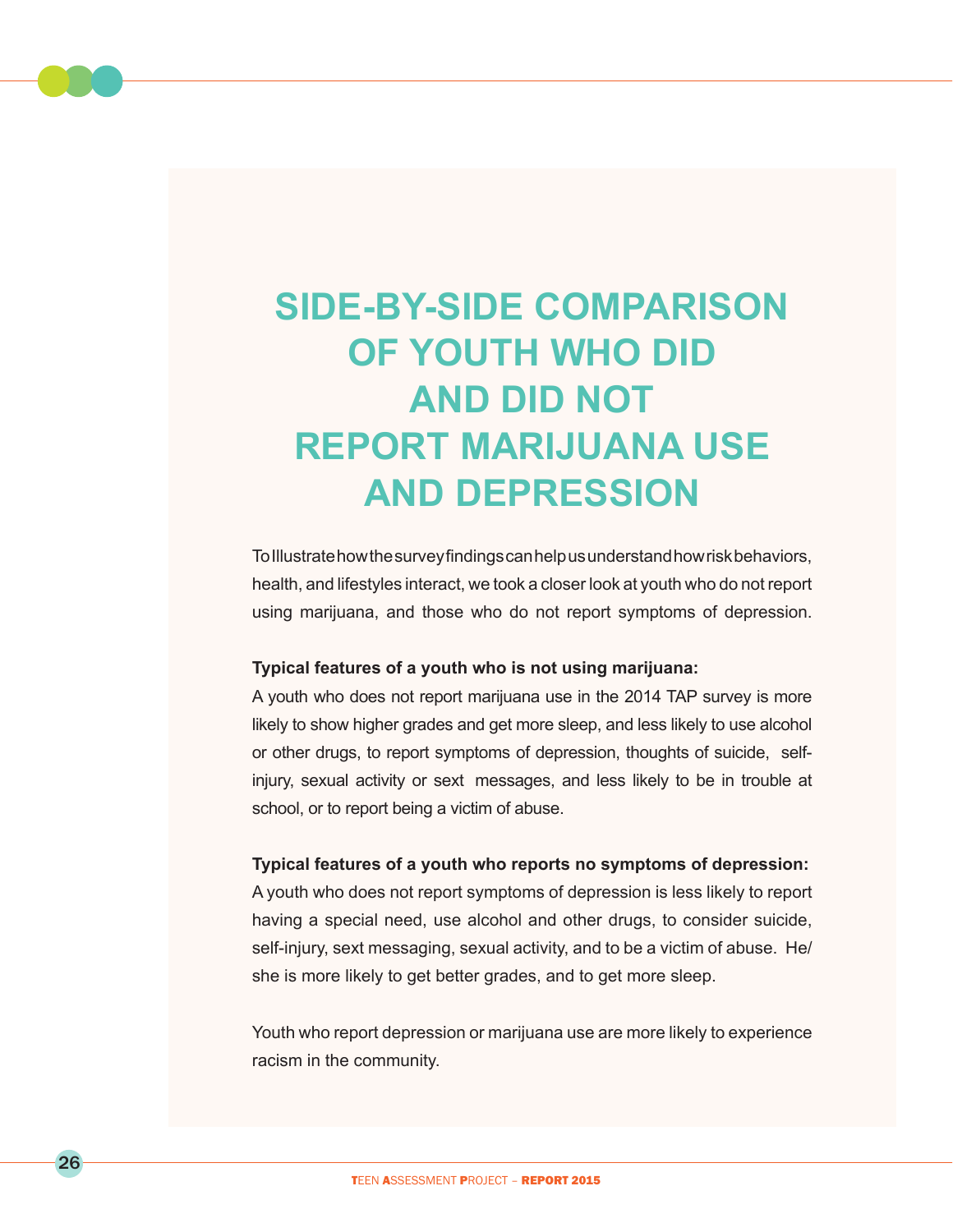|                                                                      | <b>Respondents</b><br>who NEVER<br>used marijuana<br>$(n=1154)$ | <b>Respondents</b><br>who EVER used<br>marijuana<br>$(n=418)$ | <b>Respondents w/NO</b><br>reported symptoms<br>of depression over<br>the past $6 \text{ mos} (n=972)$ | <b>Respondents w/reported</b><br>symptoms of depression<br>over the past 6 mos<br>$(n=542)$ |
|----------------------------------------------------------------------|-----------------------------------------------------------------|---------------------------------------------------------------|--------------------------------------------------------------------------------------------------------|---------------------------------------------------------------------------------------------|
| <b>Sex</b>                                                           |                                                                 |                                                               |                                                                                                        |                                                                                             |
| Male                                                                 | 48%                                                             | 53%                                                           | 56%                                                                                                    | 37%                                                                                         |
| Female                                                               | 52%                                                             | 47%                                                           | 44%                                                                                                    | 63%                                                                                         |
| <b>Grade level</b>                                                   |                                                                 |                                                               |                                                                                                        |                                                                                             |
| 8th                                                                  | 41%                                                             | 8%                                                            | 33%                                                                                                    | 32%                                                                                         |
| 10th<br>12th                                                         | 34%<br>20%                                                      | 31%<br>52%                                                    | 34%<br>28%                                                                                             | 33%<br>29%                                                                                  |
|                                                                      |                                                                 |                                                               |                                                                                                        |                                                                                             |
| <b>Special needs</b>                                                 | 17%                                                             | 21%                                                           | 13%<br>7%                                                                                              | 25%<br>17%                                                                                  |
| <b>Not heterosexual</b>                                              | 10%                                                             | 14%                                                           |                                                                                                        |                                                                                             |
| Living with 2 parents                                                | 67%                                                             | 53%                                                           | 68%                                                                                                    | 58%                                                                                         |
| Immigrant or refugee                                                 | 13%                                                             | 15%                                                           | 13%                                                                                                    | 15%                                                                                         |
| <b>Grades</b><br>90-100                                              | 49%                                                             | 32%                                                           | 49%                                                                                                    | 37%                                                                                         |
| 80-89                                                                | 36%                                                             | 40%                                                           | 35%                                                                                                    | 40%                                                                                         |
| 70-79                                                                | 12%                                                             | 20%                                                           | 13%                                                                                                    | 17%                                                                                         |
| 65-69                                                                | 2%                                                              | 4%                                                            | 2%                                                                                                     | 3%                                                                                          |
| Below 65                                                             | 1%                                                              | 4%                                                            | $1\%$                                                                                                  | 3%                                                                                          |
| Ever been suspended                                                  | 11%                                                             | 27%                                                           | 13%                                                                                                    | 17%                                                                                         |
| 8 or more hours of sleep                                             | 31%                                                             | 16%                                                           | 32%                                                                                                    | 19%                                                                                         |
| <b>Substance Abuse</b>                                               |                                                                 |                                                               |                                                                                                        |                                                                                             |
| Ever smoked cigarettes                                               | 4%                                                              | 38%                                                           | 9%                                                                                                     | 20%                                                                                         |
| Smoked in last 30 days                                               | 1%                                                              | 21%                                                           | 4%                                                                                                     | 10%                                                                                         |
| Ever used e-cigarettes<br>Used ecigarettes in last 30 days           | 15%<br>3%                                                       | 68%<br>28%                                                    | 22%<br>7%                                                                                              | 39%<br>14%                                                                                  |
| Use other tobacco Product                                            | 1%                                                              | 11%                                                           | 3%                                                                                                     | 3%                                                                                          |
| Ever used marijuana                                                  | N/A                                                             | 100%                                                          | 22%                                                                                                    | 34%                                                                                         |
| Used marijuana in last 30 days                                       | N/A                                                             | 56%                                                           | 12%                                                                                                    | 20%                                                                                         |
| Used synthetic marijuana                                             | 1%                                                              | 28%                                                           | 6%                                                                                                     | 6%                                                                                          |
| Ever drank alcohol                                                   | 18%                                                             | 85%                                                           | 30%                                                                                                    | 46%                                                                                         |
| Used alcohol in last 30 days                                         | 5%                                                              | 53%                                                           | 14%<br>12%                                                                                             | 23%<br>20%                                                                                  |
| Ever binge drink<br>Binge drink in last 30 days                      | 4%<br>4%                                                        | 45%<br>45%                                                    | 12%                                                                                                    | 20%                                                                                         |
| Binge drink >1 in last 30 days                                       | 2%                                                              | 26%                                                           | 7%                                                                                                     | 10%                                                                                         |
| Used heroin                                                          | $< 1\%$                                                         | 8%                                                            | 2%                                                                                                     | 3%                                                                                          |
| Used cocaine                                                         | 1%                                                              | 14%                                                           | 3%                                                                                                     | 6%                                                                                          |
| Used inhalants                                                       | 1%                                                              | 8%                                                            | 2%                                                                                                     | 5%                                                                                          |
| Used ecstasy                                                         | $< 1\%$<br>1%                                                   | 18%<br>7%                                                     | 3%<br>2%                                                                                               | 7%<br>3%                                                                                    |
| Used steroids<br>Used prescription stimulants                        | 1%                                                              | 15%                                                           | 3%                                                                                                     | 8%                                                                                          |
| Used prescription pain meds                                          | 1%                                                              | 15%                                                           | 3%                                                                                                     | 8%                                                                                          |
| Used OTC drugs                                                       | 2%                                                              | 14%                                                           | 4%                                                                                                     | 9%                                                                                          |
|                                                                      |                                                                 |                                                               |                                                                                                        |                                                                                             |
| <b>Mental health</b>                                                 | 32%                                                             | 47%                                                           | N/A                                                                                                    | 100%                                                                                        |
| Symptoms of depression in last 6 mos<br>More than once in last 6 mos | 25%                                                             | 38%                                                           | N/A                                                                                                    | 79%                                                                                         |
| Considered suicide                                                   | 12%                                                             | 27%                                                           | 4%                                                                                                     | 36%                                                                                         |
| Considered w/no plan                                                 | 8%                                                              | 13%                                                           | 3%                                                                                                     | 21%                                                                                         |
| Seriously considered w/plan                                          | 2%<br>2%                                                        | 7%<br>7%                                                      | $< 1\%$<br>$< 1\%$                                                                                     | 8%<br>7%                                                                                    |
| Attempted                                                            |                                                                 |                                                               |                                                                                                        |                                                                                             |
| Self-injury                                                          | 10%                                                             | 19%                                                           | 3%                                                                                                     | 30%                                                                                         |
| Sext messaging                                                       |                                                                 |                                                               |                                                                                                        |                                                                                             |
| Sent sext messages                                                   | 7%                                                              | 36%                                                           | 11%                                                                                                    | 21%                                                                                         |
| Received sext messages                                               | 23%                                                             | 67%                                                           | 29%                                                                                                    | 45%                                                                                         |
| <b>Sexually active</b>                                               |                                                                 |                                                               |                                                                                                        |                                                                                             |
| 2 or more sex partners                                               | 5%                                                              | 42%                                                           | 12%                                                                                                    | 20%                                                                                         |
| Always use birth control                                             | 5%                                                              | 22%                                                           | 8%                                                                                                     | 13%                                                                                         |
| Never use birth control                                              | 7%                                                              | 30%                                                           | 12%                                                                                                    | 16%                                                                                         |
| <b>Victims of abuse</b>                                              |                                                                 |                                                               |                                                                                                        |                                                                                             |
| By adult in home                                                     | 10%                                                             | 16%                                                           | 5%                                                                                                     | 25%                                                                                         |
| By another youth                                                     | 8%                                                              | 10%                                                           | 6%                                                                                                     | 14%                                                                                         |
| <b>Bullied</b>                                                       | 20%                                                             | 13%                                                           | 13%                                                                                                    | 35%                                                                                         |
| By boy/girlfriend                                                    | 2%                                                              | 10%                                                           | 2%                                                                                                     | 7%                                                                                          |
| Belong to a gang                                                     | 2%                                                              | 11%                                                           | 4%                                                                                                     | 5%                                                                                          |
| <b>Gangs in community</b>                                            | 13%                                                             | 21%                                                           | 13%                                                                                                    | 17%                                                                                         |
| <b>Racism in community</b>                                           | 43%                                                             | 55%                                                           | 40%                                                                                                    | 59%                                                                                         |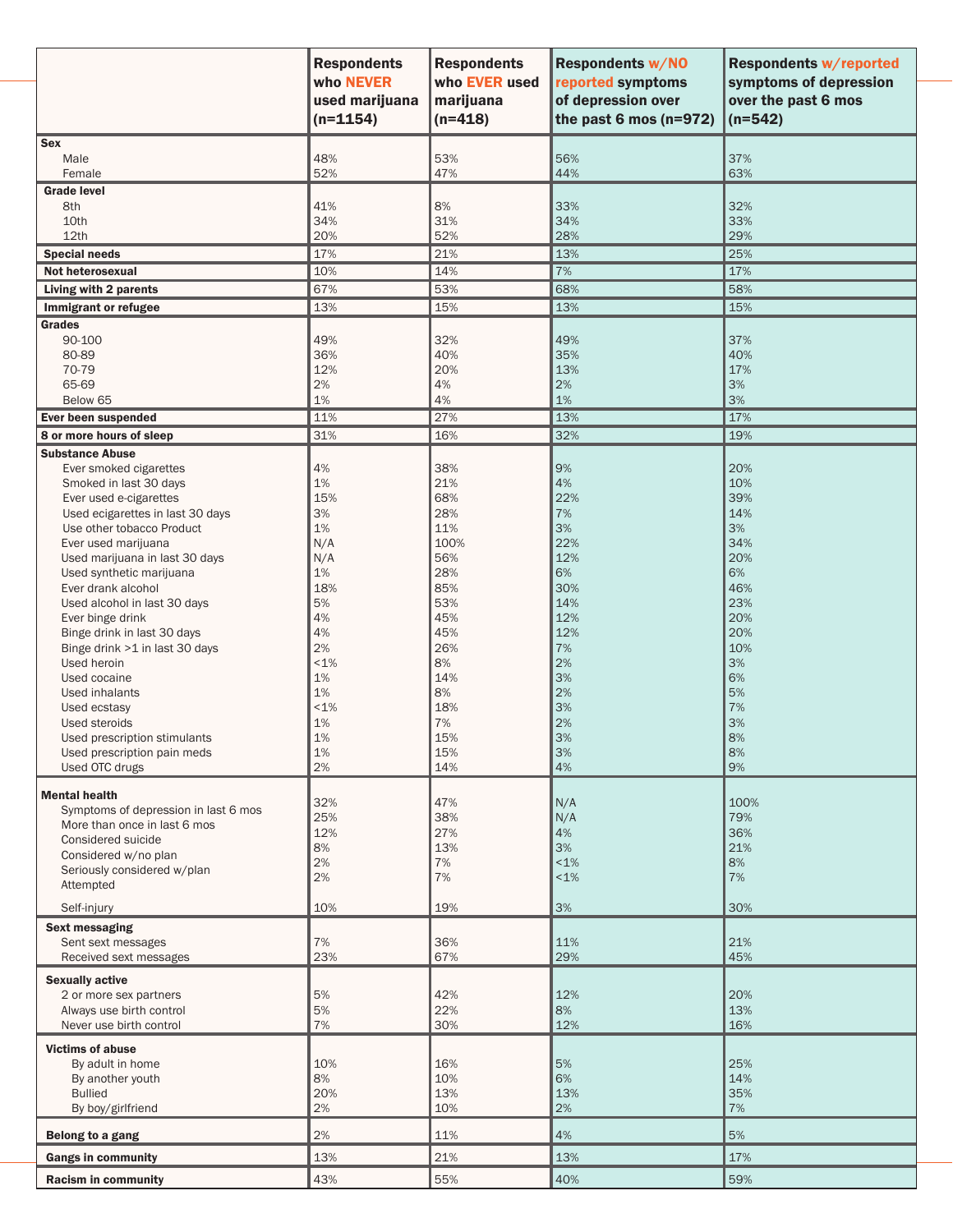## **FINDINGS RELATED TO MARIJUANA USE AND DEPRESSION:**

#### Sex:

• More males report ever using marijuana while more females report being depressed over past 6 months.

#### Age:

- For marijuana users, most respondents were 17 years old.
- For respondents who reported depression over last 6 months, most were 15 and 17 years old.

#### Special needs:

• Those who reported ever using marijuana or experiencing depression in the last 6 months also reported higher rates of having special needs.

#### Family:

• Those who never used marijuana or never experienced depression over the past 6 months had higher reports of living in a 2-parent household.

#### School:

- Eighty-five percent (85%) of respondents who never used marijuana reported earning grades 80% or better in school compared to 72% who did report using marijuana.
- Eighty-four percent (84%) without depression over the last 6 months reported earning grades 80% or better in school compared to 77% who reported depression over the last 6 months.
- Respondents who reported ever using marijuana or who experienced depression in the last 6 months also reported higher rates of school suspension compared to respondents who never used marijuana or experienced depression in last 6 months.

#### Substance use:

Rates of reported substance use were higher for respondents who ever used marijuana or experienced depression in the last 6 months compared to those who reported never using marijuana or experiencing depression over the last 6 months. The only exception is "other tobacco use" for the never depressed and depressed respondents whose reported usage was the same at 3%.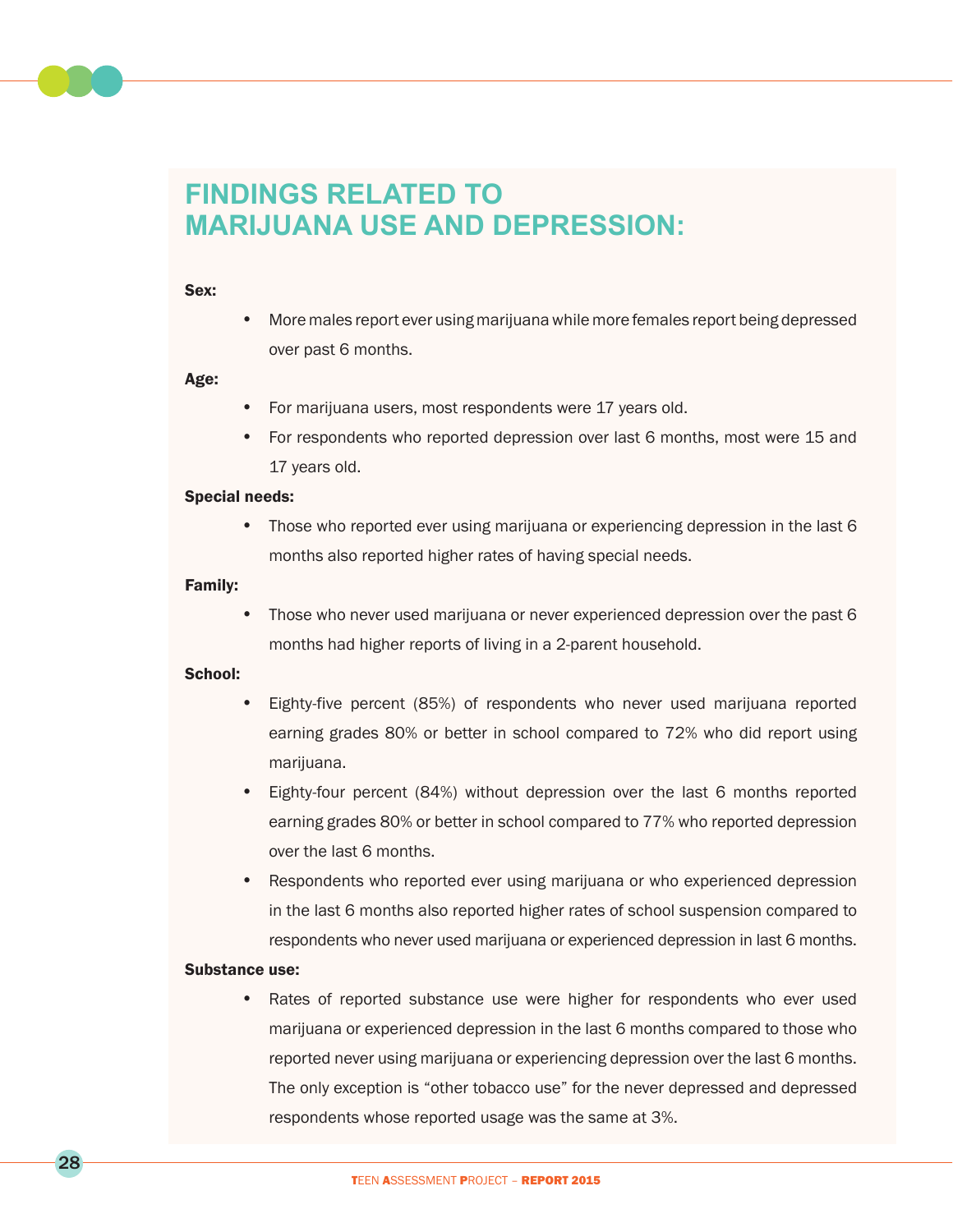

#### Depression, suicide, and self-harm:

- Marijuana users reported higher rates of depression compared to non-users
- Marijuana users and depressed respondents reported higher rates of considering suicide
- Reported rates of self-injury were higher for marijuana users and respondents who reported depression over the past 6 months

#### Sex:

- Reports of both sending and receiving sext messages were higher for respondents who reported ever using marijuana and respondents who reported depression over the past 6 months.
- Marijuana users and respondents who experienced depression over the past 6 months also reported having two or more sex partners than respondents who never experienced either. Marijuana users were more likely to report having 2 or more sex partners than depressed respondents.
- Reported use of birth control "always" and "never" were higher for respondents who reported ever using marijuana and experiencing depression over the past 6 months

#### Abuse:

- Marijuana users and depressed respondents were more likely to be victims of abuse at home, by their peers, or by their boy/girlfriend.
- Reported rates of bullying were lower for marijuana users compared to nonmarijuana users but were almost three times higher for depressed respondents compared to non-depressed respondents.

#### Racism:

• Reported racism in the community was higher for respondents who ever reported using marijuana and respondents who reported depression over the last 6 months compared to respondents who reported experiencing neither.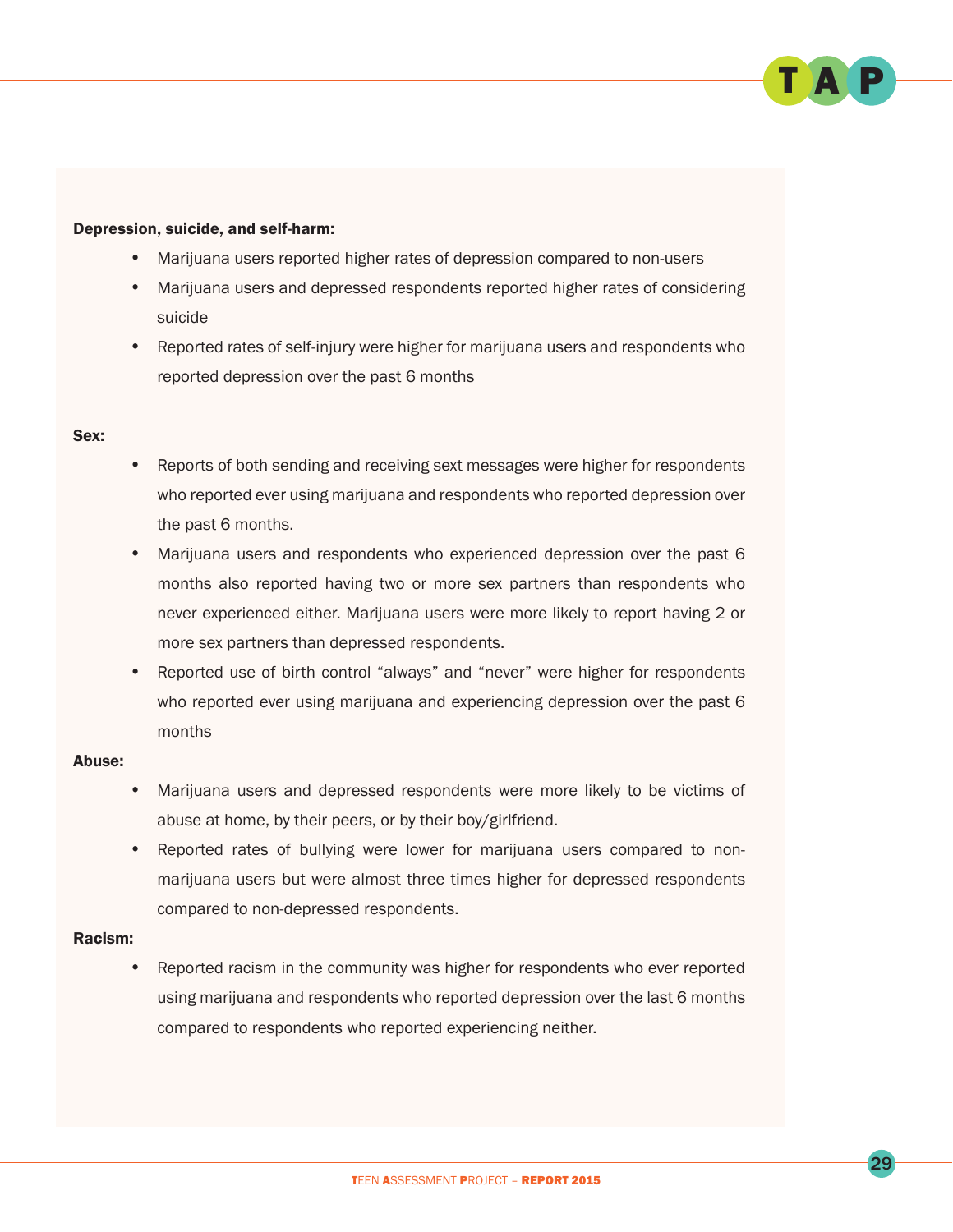